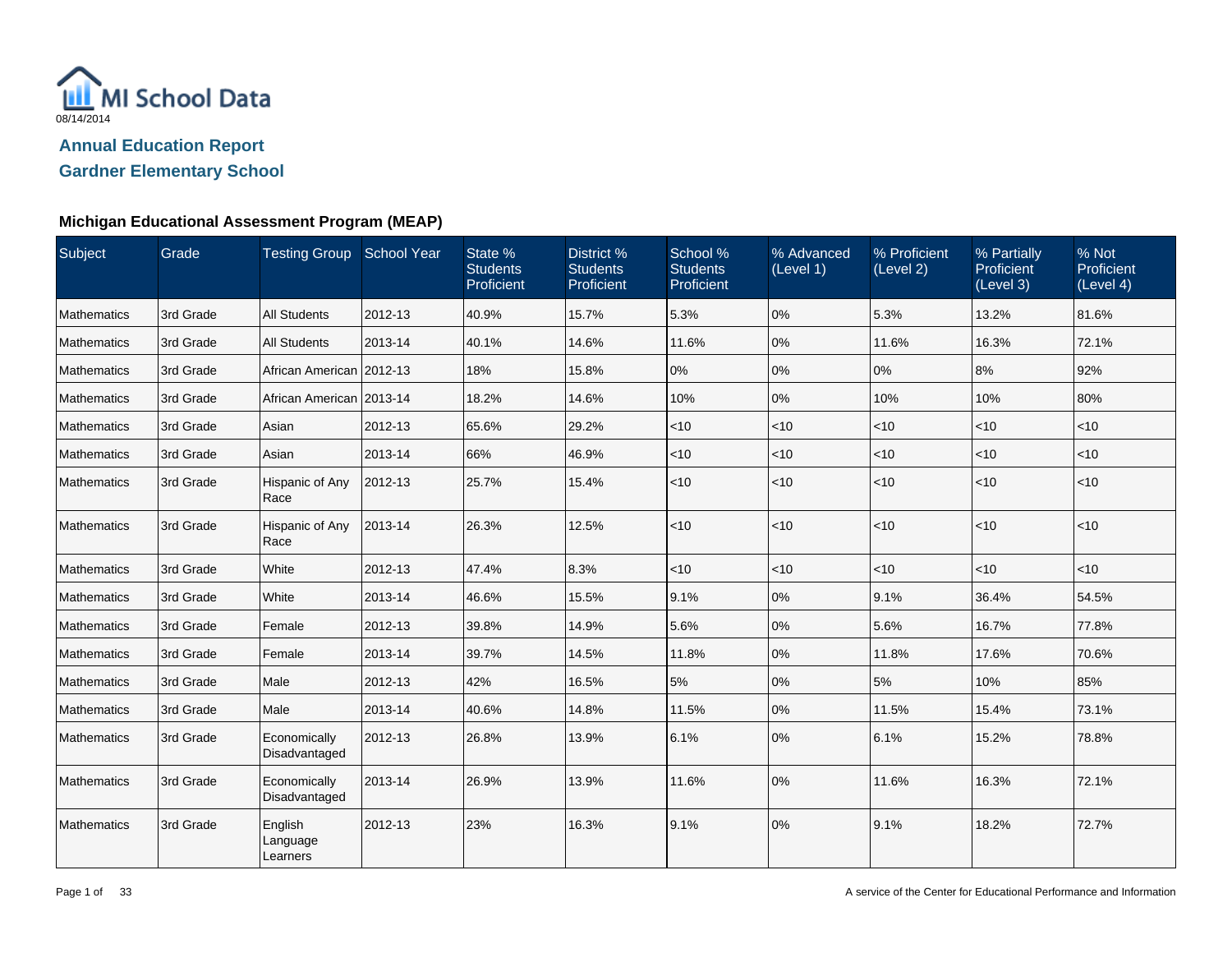

## **Michigan Educational Assessment Program (MEAP)**

| Subject            | Grade     | Testing Group School Year                   |         | State %<br><b>Students</b><br>Proficient | District %<br><b>Students</b><br>Proficient | School %<br><b>Students</b><br>Proficient | % Advanced<br>(Level 1) | % Proficient<br>(Level 2) | % Partially<br><b>Proficient</b><br>(Level 3) | % Not<br>Proficient<br>(Level 4) |
|--------------------|-----------|---------------------------------------------|---------|------------------------------------------|---------------------------------------------|-------------------------------------------|-------------------------|---------------------------|-----------------------------------------------|----------------------------------|
| Mathematics        | 3rd Grade | English<br>Language<br>Learners             | 2013-14 | 26.4%                                    | 12.8%                                       | 8.3%                                      | 0%                      | 8.3%                      | 25%                                           | 66.7%                            |
| <b>Mathematics</b> | 3rd Grade | <b>Students With</b><br><b>Disabilities</b> | 2012-13 | 21.5%                                    | 13.1%                                       | < 10                                      | < 10                    | < 10                      | $<$ 10                                        | $<$ 10                           |
| Mathematics        | 3rd Grade | <b>Students With</b><br><b>Disabilities</b> | 2013-14 | 22.2%                                    | 9.5%                                        | $<10$                                     | < 10                    | $ $ < 10                  | < 10                                          | < 10                             |
| Mathematics        | 4th Grade | <b>All Students</b>                         | 2012-13 | 46.1%                                    | 18.8%                                       | 5.1%                                      | 0%                      | 5.1%                      | 17.9%                                         | 76.9%                            |
| <b>Mathematics</b> | 4th Grade | <b>All Students</b>                         | 2013-14 | 45.3%                                    | 17.2%                                       | 13.9%                                     | 2.8%                    | 11.1%                     | 8.3%                                          | 77.8%                            |
| Mathematics        | 4th Grade | African American 2012-13                    |         | 20%                                      | 17.1%                                       | 0%                                        | 0%                      | 0%                        | 0%                                            | 100%                             |
| Mathematics        | 4th Grade | African American 2013-14                    |         | 18.2%                                    | 15.8%                                       | 15.4%                                     | 3.8%                    | 11.5%                     | 11.5%                                         | 73.1%                            |
| <b>Mathematics</b> | 4th Grade | Asian                                       | 2013-14 | 69.2%                                    | 56.5%                                       | $<10$                                     | <10                     | $<$ 10                    | $<$ 10                                        | $<$ 10                           |
| <b>Mathematics</b> | 4th Grade | Hispanic of Any<br>Race                     | 2012-13 | 33.3%                                    | 25.8%                                       | $<$ 10                                    | $<$ 10                  | < 10                      | $<$ 10                                        | $<$ 10                           |
| Mathematics        | 4th Grade | Hispanic of Any<br>Race                     | 2013-14 | 29.3%                                    | 22.6%                                       | $<10$                                     | < 10                    | < 10                      | < 10                                          | < 10                             |
| Mathematics        | 4th Grade | Two or More<br>Races                        | 2012-13 | 44.3%                                    | < 10                                        | $<$ 10                                    | $<$ 10                  | $ $ < 10                  | $<$ 10                                        | $<$ 10                           |
| Mathematics        | 4th Grade | White                                       | 2012-13 | 53%                                      | 16.2%                                       | 16.7%                                     | 0%                      | 16.7%                     | 50%                                           | 33.3%                            |
| Mathematics        | 4th Grade | White                                       | 2013-14 | 52.9%                                    | 9.5%                                        | $<$ 10                                    | $<$ 10                  | $<$ 10                    | $<$ 10                                        | $<$ 10                           |
| Mathematics        | 4th Grade | Female                                      | 2012-13 | 45.7%                                    | 18.4%                                       | 0%                                        | 0%                      | 0%                        | 20%                                           | 80%                              |
| Mathematics        | 4th Grade | Female                                      | 2013-14 | 43.4%                                    | 16.5%                                       | 7.1%                                      | 0%                      | 7.1%                      | 14.3%                                         | 78.6%                            |
| Mathematics        | 4th Grade | Male                                        | 2012-13 | 46.4%                                    | 19.2%                                       | 10.5%                                     | 0%                      | 10.5%                     | 15.8%                                         | 73.7%                            |
| Mathematics        | 4th Grade | Male                                        | 2013-14 | 47.2%                                    | 18%                                         | 18.2%                                     | 4.5%                    | 13.6%                     | 4.5%                                          | 77.3%                            |

A service of the Center for Educational Performance and Information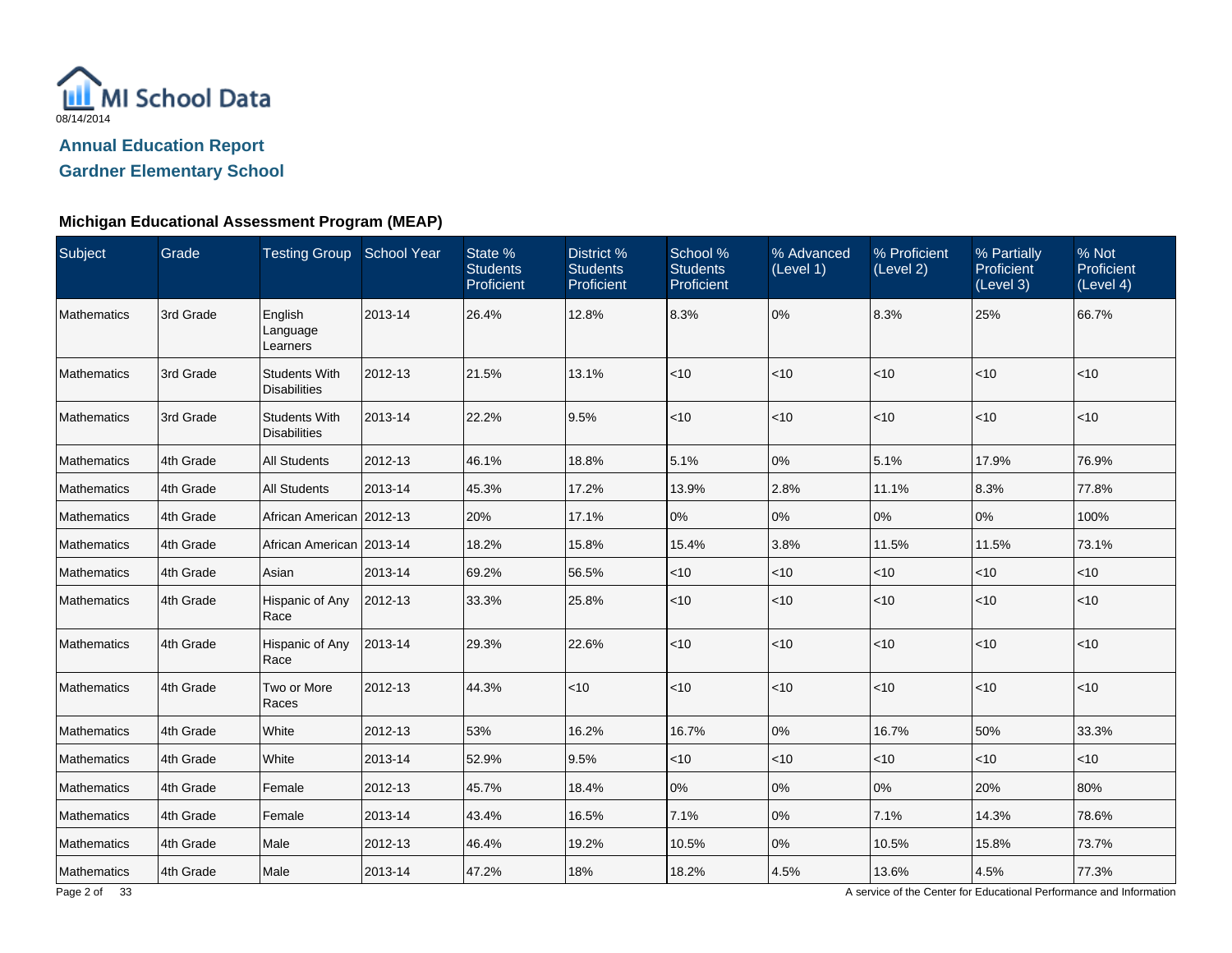

## **Michigan Educational Assessment Program (MEAP)**

| Subject                       | Grade     | Testing Group School Year                   |         | State %<br><b>Students</b><br>Proficient | District %<br><b>Students</b><br>Proficient | School %<br><b>Students</b><br>Proficient | % Advanced<br>(Level 1) | % Proficient<br>(Level 2) | % Partially<br>Proficient<br>(Level 3) | % Not<br>Proficient<br>(Level 4)                                             |
|-------------------------------|-----------|---------------------------------------------|---------|------------------------------------------|---------------------------------------------|-------------------------------------------|-------------------------|---------------------------|----------------------------------------|------------------------------------------------------------------------------|
| Mathematics                   | 4th Grade | Economically<br>Disadvantaged               | 2012-13 | 31.1%                                    | 17.4%                                       | 5.4%                                      | 0%                      | 5.4%                      | 16.2%                                  | 78.4%                                                                        |
| Mathematics                   | 4th Grade | Economically<br>Disadvantaged               | 2013-14 | 29.5%                                    | 16.7%                                       | 14.7%                                     | 2.9%                    | 11.8%                     | 8.8%                                   | 76.5%                                                                        |
| Mathematics                   | 4th Grade | English<br>Language<br>Learners             | 2012-13 | 24.4%                                    | 26.5%                                       | 14.3%                                     | 0%                      | 14.3%                     | 42.9%                                  | 42.9%                                                                        |
| Mathematics                   | 4th Grade | English<br>Language<br>Learners             | 2013-14 | 23.1%                                    | 23.4%                                       | $ $ < 10                                  | $<$ 10                  | < 10                      | $<10$                                  | < 10                                                                         |
| <b>Mathematics</b>            | 4th Grade | <b>Students With</b><br><b>Disabilities</b> | 2012-13 | 23%                                      | 7%                                          | $ $ < 10                                  | $<$ 10                  | < 10                      | < 10                                   | $ $ < 10                                                                     |
| <b>Mathematics</b>            | 4th Grade | <b>Students With</b><br><b>Disabilities</b> | 2013-14 | 23.2%                                    | 10.6%                                       | $ $ < 10                                  | <10                     | <10                       | <10                                    | < 10                                                                         |
| Mathematics                   | 5th Grade | <b>All Students</b>                         | 2012-13 | 45.7%                                    | 17%                                         | 16.7%                                     | 0%                      | 16.7%                     | 16.7%                                  | 66.7%                                                                        |
| Mathematics                   | 5th Grade | <b>All Students</b>                         | 2013-14 | 45.2%                                    | 15.4%                                       | 4.7%                                      | 0%                      | 4.7%                      | 18.6%                                  | 76.7%                                                                        |
| <b>Mathematics</b>            | 5th Grade | African American 2012-13                    |         | 20.5%                                    | 15.4%                                       | 8.7%                                      | 0%                      | 8.7%                      | 13%                                    | 78.3%                                                                        |
| Mathematics                   | 5th Grade | African American 2013-14                    |         | 20%                                      | 15.3%                                       | 7.1%                                      | 0%                      | 7.1%                      | 17.9%                                  | 75%                                                                          |
| Mathematics                   | 5th Grade | Hispanic of Any<br>Race                     | 2012-13 | 31.7%                                    | 21.8%                                       | $ $ < 10                                  | $<$ 10                  | < 10                      | < 10                                   | < 10                                                                         |
| Mathematics                   | 5th Grade | Hispanic of Any<br>Race                     | 2013-14 | 32.3%                                    | 14.2%                                       | $ $ < 10                                  | $<$ 10                  | $<10$                     | $<10$                                  | < 10                                                                         |
| Mathematics                   | 5th Grade | Two or More<br>Races                        | 2012-13 | 42.7%                                    | <10                                         | $ $ < 10                                  | <10                     | $<10$                     | $<10$                                  | < 10                                                                         |
| Mathematics                   | 5th Grade | White                                       | 2012-13 | 52.4%                                    | 21.1%                                       | 30.8%                                     | $0\%$                   | 30.8%                     | 15.4%                                  | 53.8%                                                                        |
| Mathematics<br>Page 3 of $33$ | 5th Grade | White                                       | 2013-14 | 51.7%                                    | 8.1%                                        | 0%                                        | $0\%$                   | 0%                        | 16.7%                                  | 83.3%<br>A service of the Center for Educational Performance and Information |

Page 3 of 33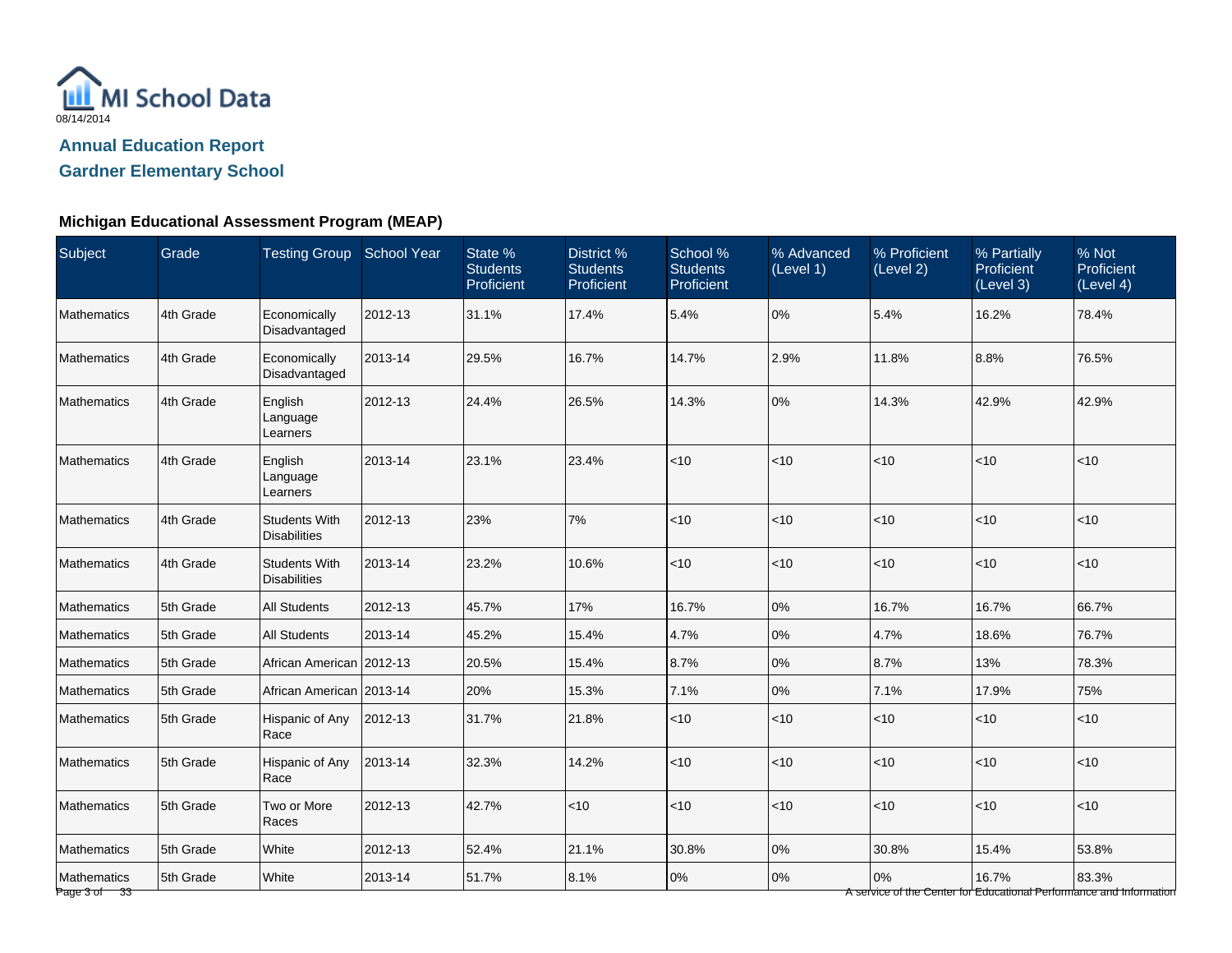

| Subject            | Grade     | Testing Group School Year                   |         | State %<br><b>Students</b><br>Proficient | District %<br><b>Students</b><br>Proficient | School %<br><b>Students</b><br>Proficient | % Advanced<br>(Level 1) | % Proficient<br>(Level 2) | % Partially<br>Proficient<br>(Level 3) | % Not<br>Proficient<br>(Level 4) |
|--------------------|-----------|---------------------------------------------|---------|------------------------------------------|---------------------------------------------|-------------------------------------------|-------------------------|---------------------------|----------------------------------------|----------------------------------|
| Mathematics        | 5th Grade | Female                                      | 2012-13 | 43.9%                                    | 15.7%                                       | 10%                                       | 0%                      | 10%                       | 20%                                    | 70%                              |
| Mathematics        | 5th Grade | Female                                      | 2013-14 | 44.7%                                    | 14.4%                                       | 4.8%                                      | 0%                      | 4.8%                      | 9.5%                                   | 85.7%                            |
| Mathematics        | 5th Grade | Male                                        | 2012-13 | 47.5%                                    | 18.4%                                       | 22.7%                                     | 0%                      | 22.7%                     | 13.6%                                  | 63.6%                            |
| <b>Mathematics</b> | 5th Grade | Male                                        | 2013-14 | 45.7%                                    | 16.5%                                       | 4.5%                                      | 0%                      | 4.5%                      | 27.3%                                  | 68.2%                            |
| Mathematics        | 5th Grade | Economically<br>Disadvantaged               | 2012-13 | 30.3%                                    | 15.7%                                       | 15.8%                                     | 0%                      | 15.8%                     | 13.2%                                  | 71.1%                            |
| Mathematics        | 5th Grade | Economically<br>Disadvantaged               | 2013-14 | 29.5%                                    | 13.6%                                       | 4.9%                                      | 0%                      | 4.9%                      | 19.5%                                  | 75.6%                            |
| Mathematics        | 5th Grade | English<br>Language<br>Learners             | 2012-13 | 22.9%                                    | 24.6%                                       | 31.6%                                     | $0\%$                   | 31.6%                     | 21.1%                                  | 47.4%                            |
| Mathematics        | 5th Grade | English<br>Language<br>Learners             | 2013-14 | 23.1%                                    | 14.1%                                       | 0%                                        | 0%                      | 0%                        | 15.4%                                  | 84.6%                            |
| Mathematics        | 5th Grade | <b>Students With</b><br><b>Disabilities</b> | 2012-13 | 19.9%                                    | 10.2%                                       | $<10$                                     | < 10                    | < 10                      | $<$ 10                                 | < 10                             |
| Mathematics        | 5th Grade | <b>Students With</b><br><b>Disabilities</b> | 2013-14 | 20%                                      | 5.1%                                        | $<10$                                     | < 10                    | $ $ < 10                  | $<$ 10                                 | < 10                             |
| Reading            | 3rd Grade | <b>All Students</b>                         | 2012-13 | 66.5%                                    | 42.7%                                       | 28.9%                                     | 0%                      | 28.9%                     | 39.5%                                  | 31.6%                            |
| Reading            | 3rd Grade | <b>All Students</b>                         | 2013-14 | 61.3%                                    | 35.3%                                       | 34.9%                                     | 2.3%                    | 32.6%                     | 32.6%                                  | 32.6%                            |
| Reading            | 3rd Grade | African American 2012-13                    |         | 44.8%                                    | 43.2%                                       | 20%                                       | 0%                      | 20%                       | 40%                                    | 40%                              |
| Reading            | 3rd Grade | African American   2013-14                  |         | 37.3%                                    | 36.2%                                       | 30%                                       | 3.3%                    | 26.7%                     | 30%                                    | 40%                              |
| Reading            | 3rd Grade | Asian                                       | 2012-13 | 79%                                      | 65.1%                                       | $<$ 10                                    | $<$ 10                  | $<$ 10                    | $<$ 10                                 | $<$ 10                           |
| Reading            | 3rd Grade | Asian                                       | 2013-14 | 76.2%                                    | 62.1%                                       | $<10$                                     | < 10                    | $ $ < 10                  | $<$ 10                                 | $<$ 10                           |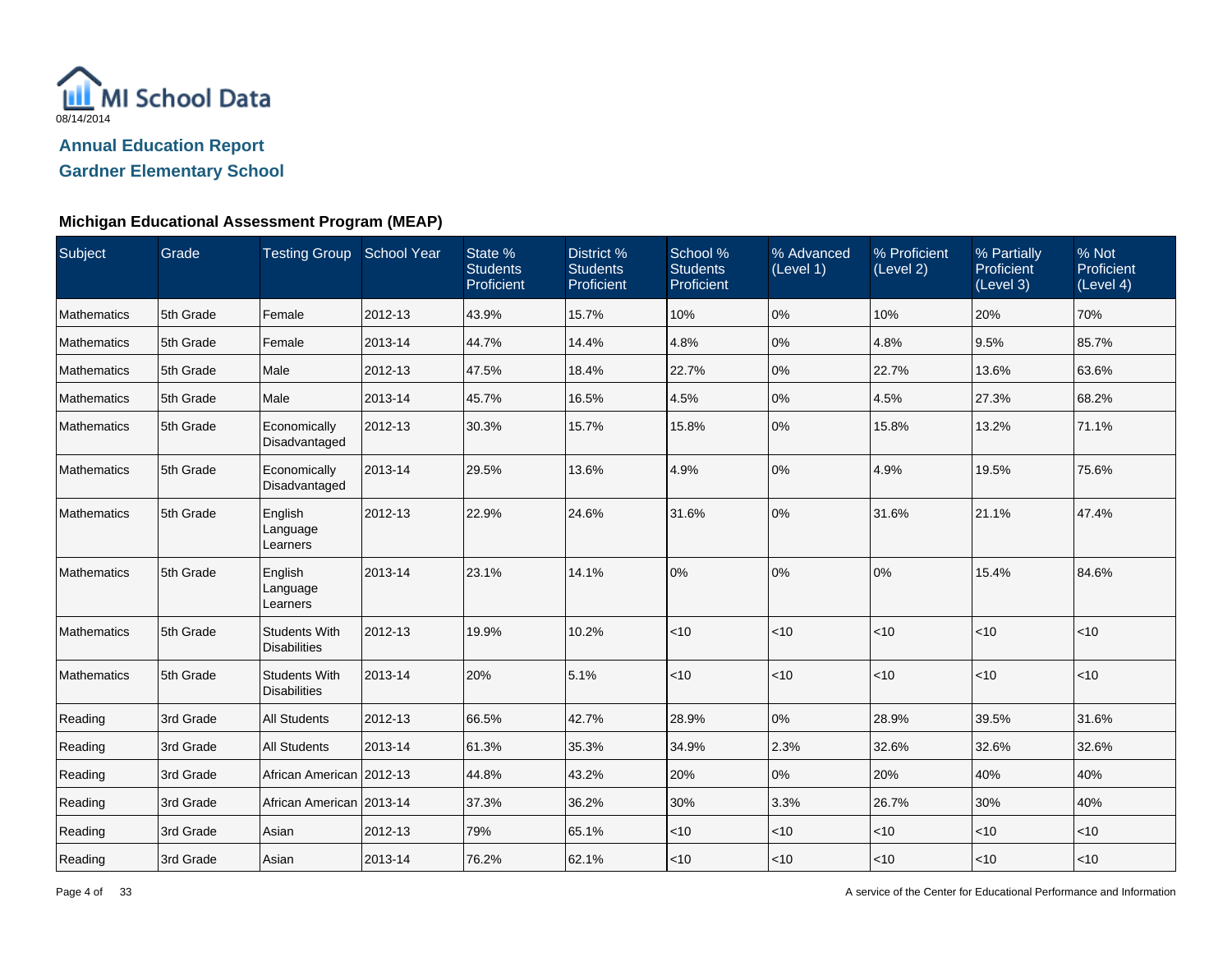

| Subject | Grade     | Testing Group School Year                   |         | State %<br><b>Students</b><br>Proficient | District %<br><b>Students</b><br>Proficient | School %<br><b>Students</b><br>Proficient | % Advanced<br>(Level 1) | % Proficient<br>(Level 2) | % Partially<br>Proficient<br>(Level 3) | % Not<br>Proficient<br>(Level 4) |
|---------|-----------|---------------------------------------------|---------|------------------------------------------|---------------------------------------------|-------------------------------------------|-------------------------|---------------------------|----------------------------------------|----------------------------------|
| Reading | 3rd Grade | Hispanic of Any<br>Race                     | 2012-13 | 53.5%                                    | 38.4%                                       | $<10$                                     | < 10                    | <10                       | ~10                                    | < 10                             |
| Reading | 3rd Grade | Hispanic of Any<br>Race                     | 2013-14 | 46.9%                                    | 28%                                         | $<10$                                     | < 10                    | < 10                      | < 10                                   | < 10                             |
| Reading | 3rd Grade | White                                       | 2012-13 | 73%                                      | 41%                                         | $<$ 10                                    | $ $ < 10                | < 10                      | < 10                                   | < 10                             |
| Reading | 3rd Grade | White                                       | 2013-14 | 68.8%                                    | 39.2%                                       | 45.5%                                     | 0%                      | 45.5%                     | 45.5%                                  | 9.1%                             |
| Reading | 3rd Grade | Female                                      | 2012-13 | 70.2%                                    | 45.7%                                       | 33.3%                                     | 0%                      | 33.3%                     | 33.3%                                  | 33.3%                            |
| Reading | 3rd Grade | Female                                      | 2013-14 | 64.1%                                    | 37%                                         | 35.3%                                     | 5.9%                    | 29.4%                     | 35.3%                                  | 29.4%                            |
| Reading | 3rd Grade | Male                                        | 2012-13 | 63%                                      | 39.7%                                       | 25%                                       | 0%                      | 25%                       | 45%                                    | 30%                              |
| Reading | 3rd Grade | Male                                        | 2013-14 | 58.6%                                    | 33.8%                                       | 34.6%                                     | 0%                      | 34.6%                     | 30.8%                                  | 34.6%                            |
| Reading | 3rd Grade | Economically<br>Disadvantaged               | 2012-13 | 53.8%                                    | 40.5%                                       | 33.3%                                     | 0%                      | 33.3%                     | 33.3%                                  | 33.3%                            |
| Reading | 3rd Grade | Economically<br>Disadvantaged               | 2013-14 | 47.9%                                    | 34.4%                                       | 34.9%                                     | 2.3%                    | 32.6%                     | 32.6%                                  | 32.6%                            |
| Reading | 3rd Grade | English<br>Language<br>Learners             | 2012-13 | 41.5%                                    | 40.3%                                       | 36.4%                                     | 0%                      | 36.4%                     | 45.5%                                  | 18.2%                            |
| Reading | 3rd Grade | English<br>Language<br>Learners             | 2013-14 | 37.2%                                    | 26.5%                                       | 41.7%                                     | 0%                      | 41.7%                     | 33.3%                                  | 25%                              |
| Reading | 3rd Grade | <b>Students With</b><br><b>Disabilities</b> | 2012-13 | 37.9%                                    | 31.2%                                       | <10                                       | < 10                    | <10                       | ~10                                    | $ $ < 10                         |
| Reading | 3rd Grade | <b>Students With</b><br><b>Disabilities</b> | 2013-14 | 35.1%                                    | 21%                                         | $<10$                                     | $ $ < 10                | < 10                      | < 10                                   | < 10                             |
| Reading | 4th Grade | <b>All Students</b>                         | 2012-13 | 68.1%                                    | 40.7%                                       | 7.9%                                      | 0%                      | 7.9%                      | 50%                                    | 42.1%                            |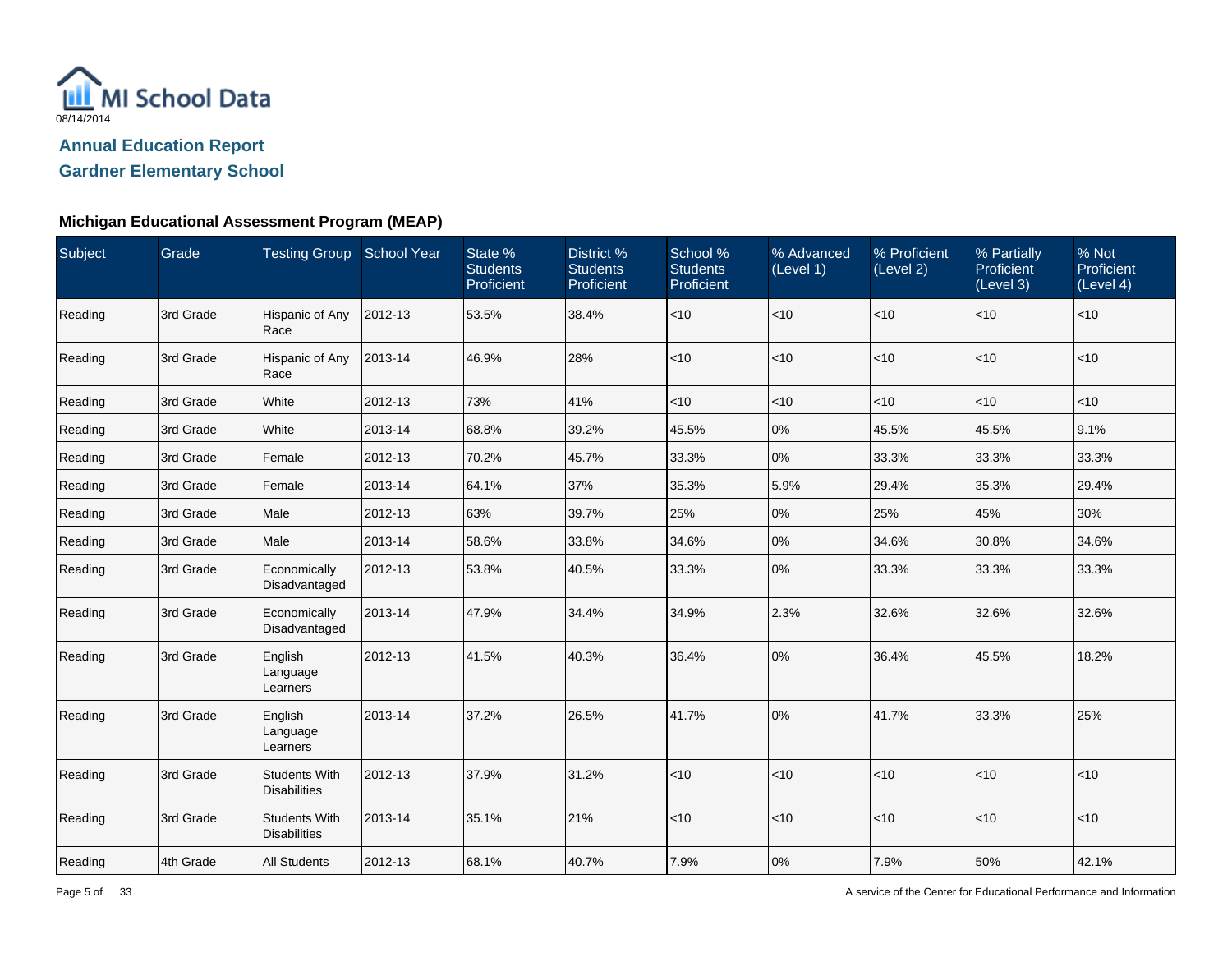

| Subject | Grade     | Testing Group School Year       |         | State %<br><b>Students</b><br>Proficient | District %<br><b>Students</b><br>Proficient | School %<br><b>Students</b><br>Proficient | % Advanced<br>(Level 1) | % Proficient<br>(Level 2) | % Partially<br>Proficient<br>(Level 3) | % Not<br>Proficient<br>(Level 4) |
|---------|-----------|---------------------------------|---------|------------------------------------------|---------------------------------------------|-------------------------------------------|-------------------------|---------------------------|----------------------------------------|----------------------------------|
| Reading | 4th Grade | <b>All Students</b>             | 2013-14 | 70%                                      | 42.6%                                       | 28.6%                                     | 0%                      | 28.6%                     | 28.6%                                  | 42.9%                            |
| Reading | 4th Grade | African American   2012-13      |         | 43%                                      | 39.6%                                       | 4.2%                                      | 0%                      | 4.2%                      | 45.8%                                  | 50%                              |
| Reading | 4th Grade | African American   2013-14      |         | 47.6%                                    | 41.8%                                       | 32%                                       | 0%                      | 32%                       | 28%                                    | 40%                              |
| Reading | 4th Grade | Asian                           | 2013-14 | 81.1%                                    | 72.1%                                       | < 10                                      | $<$ 10                  | $<$ 10                    | $<$ 10                                 | $<$ 10                           |
| Reading | 4th Grade | Hispanic of Any<br>Race         | 2012-13 | 57.5%                                    | 46.2%                                       | $<10$                                     | < 10                    | $ $ < 10                  | $<$ 10                                 | $<$ 10                           |
| Reading | 4th Grade | Hispanic of Any<br>Race         | 2013-14 | 57.8%                                    | 44.4%                                       | $<10$                                     | < 10                    | $ $ < 10                  | $<10$                                  | $<$ 10                           |
| Reading | 4th Grade | Two or More<br>Races            | 2012-13 | 68.7%                                    | $ $ < 10                                    | < 10                                      | < 10                    | $ $ < 10                  | $<$ 10                                 | $<$ 10                           |
| Reading | 4th Grade | White                           | 2012-13 | 75.1%                                    | 35.3%                                       | 16.7%                                     | 0%                      | 16.7%                     | 58.3%                                  | 25%                              |
| Reading | 4th Grade | White                           | 2013-14 | 76.5%                                    | 41.3%                                       | $<$ 10                                    | $<$ 10                  | < 10                      | $<$ 10                                 | $<$ 10                           |
| Reading | 4th Grade | Female                          | 2012-13 | 71.1%                                    | 43.7%                                       | 10.5%                                     | 0%                      | 10.5%                     | 57.9%                                  | 31.6%                            |
| Reading | 4th Grade | Female                          | 2013-14 | 73%                                      | 46.6%                                       | 21.4%                                     | 0%                      | 21.4%                     | 50%                                    | 28.6%                            |
| Reading | 4th Grade | Male                            | 2012-13 | 65.1%                                    | 37.7%                                       | 5.3%                                      | 0%                      | 5.3%                      | 42.1%                                  | 52.6%                            |
| Reading | 4th Grade | Male                            | 2013-14 | 67%                                      | 38.7%                                       | 33.3%                                     | 0%                      | 33.3%                     | 14.3%                                  | 52.4%                            |
| Reading | 4th Grade | Economically<br>Disadvantaged   | 2012-13 | 55.1%                                    | 38.7%                                       | 5.6%                                      | 0%                      | 5.6%                      | 50%                                    | 44.4%                            |
| Reading | 4th Grade | Economically<br>Disadvantaged   | 2013-14 | 57.3%                                    | 40.9%                                       | 27.3%                                     | 0%                      | 27.3%                     | 27.3%                                  | 45.5%                            |
| Reading | 4th Grade | English<br>Language<br>Learners | 2012-13 | 39.1%                                    | 46.4%                                       | 7.7%                                      | 0%                      | 7.7%                      | 61.5%                                  | 30.8%                            |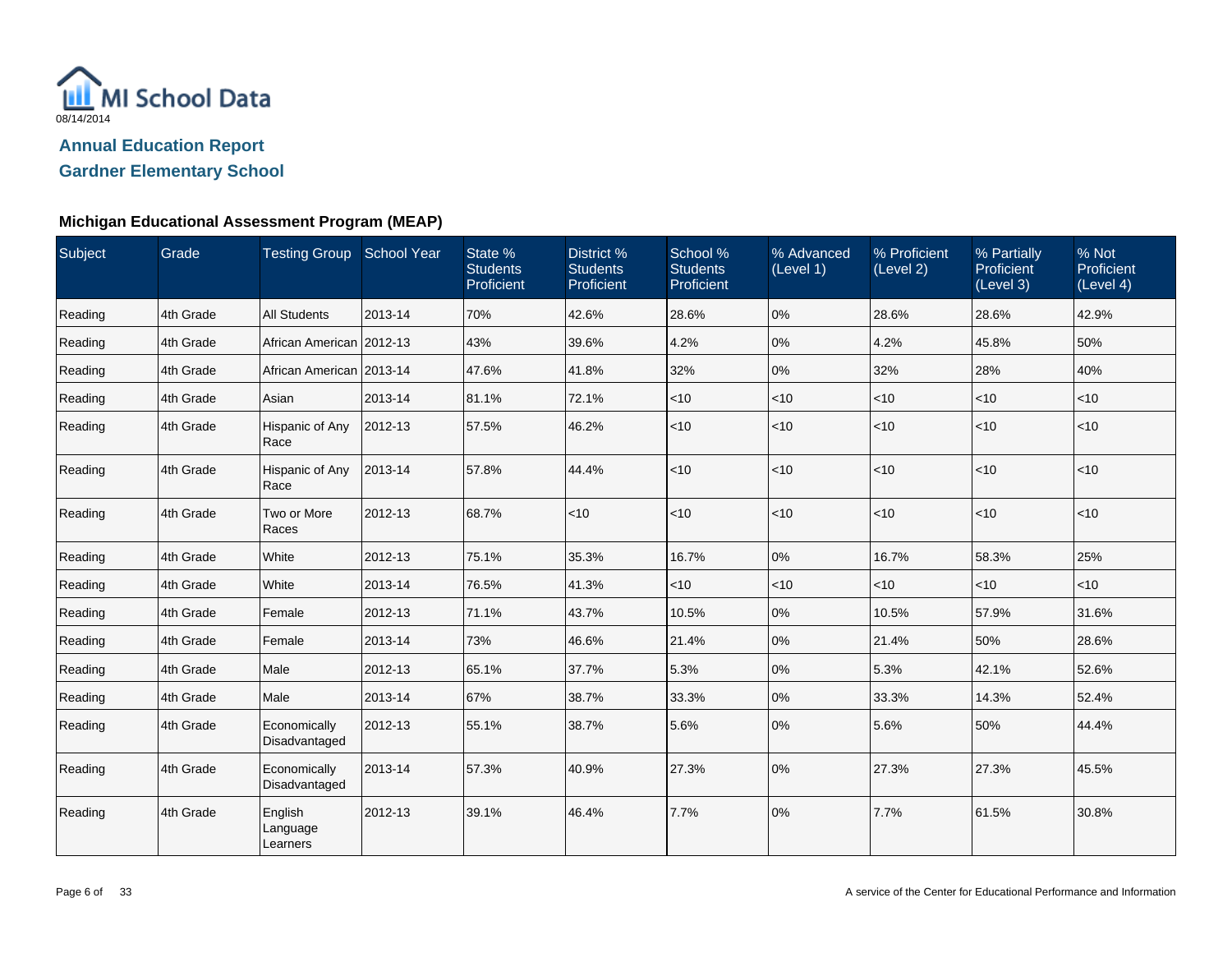

| Subject | Grade     | Testing Group School Year                   |         | State %<br><b>Students</b><br>Proficient | District %<br><b>Students</b><br>Proficient | School %<br><b>Students</b><br>Proficient | % Advanced<br>(Level 1) | % Proficient<br>(Level 2) | % Partially<br><b>Proficient</b><br>(Level 3) | % Not<br>Proficient<br>(Level 4) |
|---------|-----------|---------------------------------------------|---------|------------------------------------------|---------------------------------------------|-------------------------------------------|-------------------------|---------------------------|-----------------------------------------------|----------------------------------|
| Reading | 4th Grade | English<br>Language<br>Learners             | 2013-14 | 42.9%                                    | 43.5%                                       | < 10                                      | $<$ 10                  | $<$ 10                    | $<$ 10                                        | $<$ 10                           |
| Reading | 4th Grade | <b>Students With</b><br><b>Disabilities</b> | 2012-13 | 38.3%                                    | 22.1%                                       | < 10                                      | $<$ 10                  | $<$ 10                    | $<$ 10                                        | $<$ 10                           |
| Reading | 4th Grade | <b>Students With</b><br><b>Disabilities</b> | 2013-14 | 41.6%                                    | 24.1%                                       | < 10                                      | $<$ 10                  | $<$ 10                    | $<$ 10                                        | $<$ 10                           |
| Reading | 5th Grade | <b>All Students</b>                         | 2012-13 | 70.4%                                    | 44.5%                                       | 35%                                       | 0%                      | 35%                       | 25%                                           | 40%                              |
| Reading | 5th Grade | <b>All Students</b>                         | 2013-14 | 71.7%                                    | 43.6%                                       | 14%                                       | $0\%$                   | 14%                       | 53.5%                                         | 32.6%                            |
| Reading | 5th Grade | African American   2012-13                  |         | 47.8%                                    | 44.3%                                       | 34.8%                                     | $0\%$                   | 34.8%                     | 21.7%                                         | 43.5%                            |
| Reading | 5th Grade | African American   2013-14                  |         | 48.7%                                    | 43%                                         | 14.3%                                     | 0%                      | 14.3%                     | 57.1%                                         | 28.6%                            |
| Reading | 5th Grade | Hispanic of Any<br>Race                     | 2012-13 | 58.1%                                    | 44.3%                                       | ~10                                       | $<$ 10                  | $<$ 10                    | $<$ 10                                        | $<$ 10                           |
| Reading | 5th Grade | Hispanic of Any<br>Race                     | 2013-14 | 60.8%                                    | 45.1%                                       | < 10                                      | $<$ 10                  | $<$ 10                    | $<$ 10                                        | $<$ 10                           |
| Reading | 5th Grade | Two or More<br>Races                        | 2012-13 | 70.4%                                    | < 10                                        | $<10$                                     | $<$ 10                  | $<$ 10                    | ~10                                           | $<$ 10                           |
| Reading | 5th Grade | White                                       | 2012-13 | 76.9%                                    | 44.1%                                       | 33.3%                                     | $0\%$                   | 33.3%                     | 33.3%                                         | 33.3%                            |
| Reading | 5th Grade | White                                       | 2013-14 | 78.2%                                    | 35.6%                                       | 16.7%                                     | 0%                      | 16.7%                     | 50%                                           | 33.3%                            |
| Reading | 5th Grade | Female                                      | 2012-13 | 74.1%                                    | 48.2%                                       | 30%                                       | 0%                      | 30%                       | 40%                                           | 30%                              |
| Reading | 5th Grade | Female                                      | 2013-14 | 74.2%                                    | 46.1%                                       | 9.5%                                      | 0%                      | 9.5%                      | 57.1%                                         | 33.3%                            |
| Reading | 5th Grade | Male                                        | 2012-13 | 66.8%                                    | 40.8%                                       | 40%                                       | 0%                      | 40%                       | 10%                                           | 50%                              |
| Reading | 5th Grade | Male                                        | 2013-14 | 69.2%                                    | 41%                                         | 18.2%                                     | 0%                      | 18.2%                     | 50%                                           | 31.8%                            |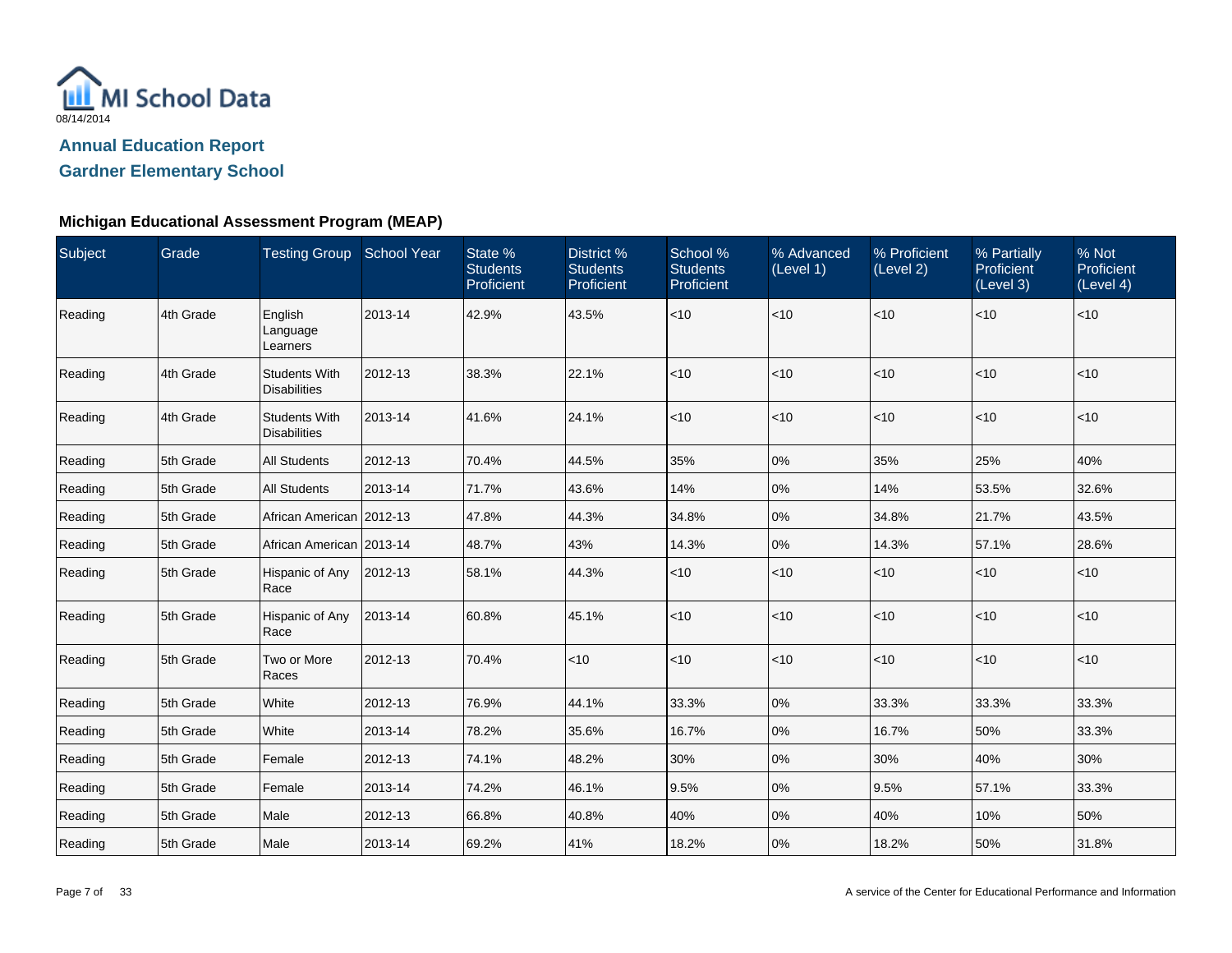

#### **Michigan Educational Assessment Program (MEAP)**

| Subject                             | <b>Grade</b> | Testing Group School Year                   |         | State %<br><b>Students</b><br>Proficient | District %<br><b>Students</b><br>Proficient | School %<br><b>Students</b><br>Proficient | % Advanced<br>(Level 1) | % Proficient<br>(Level 2) | % Partially<br>Proficient<br>(Level 3) | $%$ Not<br>Proficient<br>(Level 4)                                           |
|-------------------------------------|--------------|---------------------------------------------|---------|------------------------------------------|---------------------------------------------|-------------------------------------------|-------------------------|---------------------------|----------------------------------------|------------------------------------------------------------------------------|
| Reading                             | 5th Grade    | Economically<br>Disadvantaged               | 2012-13 | 57.9%                                    | 42.6%                                       | 34.2%                                     | 0%                      | 34.2%                     | 23.7%                                  | 42.1%                                                                        |
| Reading                             | 5th Grade    | Economically<br>Disadvantaged               | 2013-14 | 59.4%                                    | 41.1%                                       | 14.6%                                     | 0%                      | 14.6%                     | 53.7%                                  | 31.7%                                                                        |
| Reading                             | 5th Grade    | English<br>Language<br>Learners             | 2012-13 | 36.3%                                    | 44.7%                                       | 35.3%                                     | 0%                      | 35.3%                     | 29.4%                                  | 35.3%                                                                        |
| Reading                             | 5th Grade    | English<br>Language<br>Learners             | 2013-14 | 39.2%                                    | 43%                                         | 7.7%                                      | 0%                      | 7.7%                      | 30.8%                                  | 61.5%                                                                        |
| Reading                             | 5th Grade    | <b>Students With</b><br><b>Disabilities</b> | 2012-13 | 36.6%                                    | 19.9%                                       | $ $ < 10                                  | $<$ 10                  | $<10$                     | <10                                    | < 10                                                                         |
| Reading                             | 5th Grade    | <b>Students With</b><br><b>Disabilities</b> | 2013-14 | 41.1%                                    | 24%                                         | $ $ < 10                                  | $<$ 10                  | $<10$                     | <10                                    | $ $ < 10                                                                     |
| Science                             | 5th Grade    | <b>All Students</b>                         | 2012-13 | 13.1%                                    | 2.3%                                        | 0%                                        | $0\%$                   | $0\%$                     | 11.9%                                  | 88.1%                                                                        |
| Science                             | 5th Grade    | <b>All Students</b>                         | 2013-14 | 16.8%                                    | 2.9%                                        | 0%                                        | $0\%$                   | $0\%$                     | 4.7%                                   | 95.3%                                                                        |
| Science                             | 5th Grade    | African American 2012-13                    |         | 2.6%                                     | 2.4%                                        | 0%                                        | 0%                      | $0\%$                     | 4.3%                                   | 95.7%                                                                        |
| Science                             | 5th Grade    | African American 2013-14                    |         | 3.3%                                     | 2.9%                                        | 0%                                        | 0%                      | 0%                        | 0%                                     | 100%                                                                         |
| Science                             | 5th Grade    | Hispanic of Any<br>Race                     | 2012-13 | 5.4%                                     | 1.3%                                        | < 10                                      | $<$ 10                  | < 10                      | $<10$                                  | < 10                                                                         |
| Science                             | 5th Grade    | Hispanic of Any<br>Race                     | 2013-14 | 7.7%                                     | 1.8%                                        | $ $ < 10                                  | $<$ 10                  | <10                       | $<10$                                  | < 10                                                                         |
| Science                             | 5th Grade    | Two or More<br>Races                        | 2012-13 | 12.2%                                    | <10                                         | $ $ < 10                                  | $<$ 10                  | < 10                      | $<$ 10                                 | $ $ < 10                                                                     |
| Science                             | 5th Grade    | White                                       | 2012-13 | 16%                                      | 2%                                          | 0%                                        | $0\%$                   | 0%                        | 23.1%                                  | 76.9%                                                                        |
| Science<br>Page 8 of $\frac{33}{ }$ | 5th Grade    | White                                       | 2013-14 | 20.7%                                    | 2.9%                                        | 0%                                        | $0\%$                   | 0%                        | 16.7%                                  | 83.3%<br>A service of the Center for Educational Performance and Information |

Page 8 of 33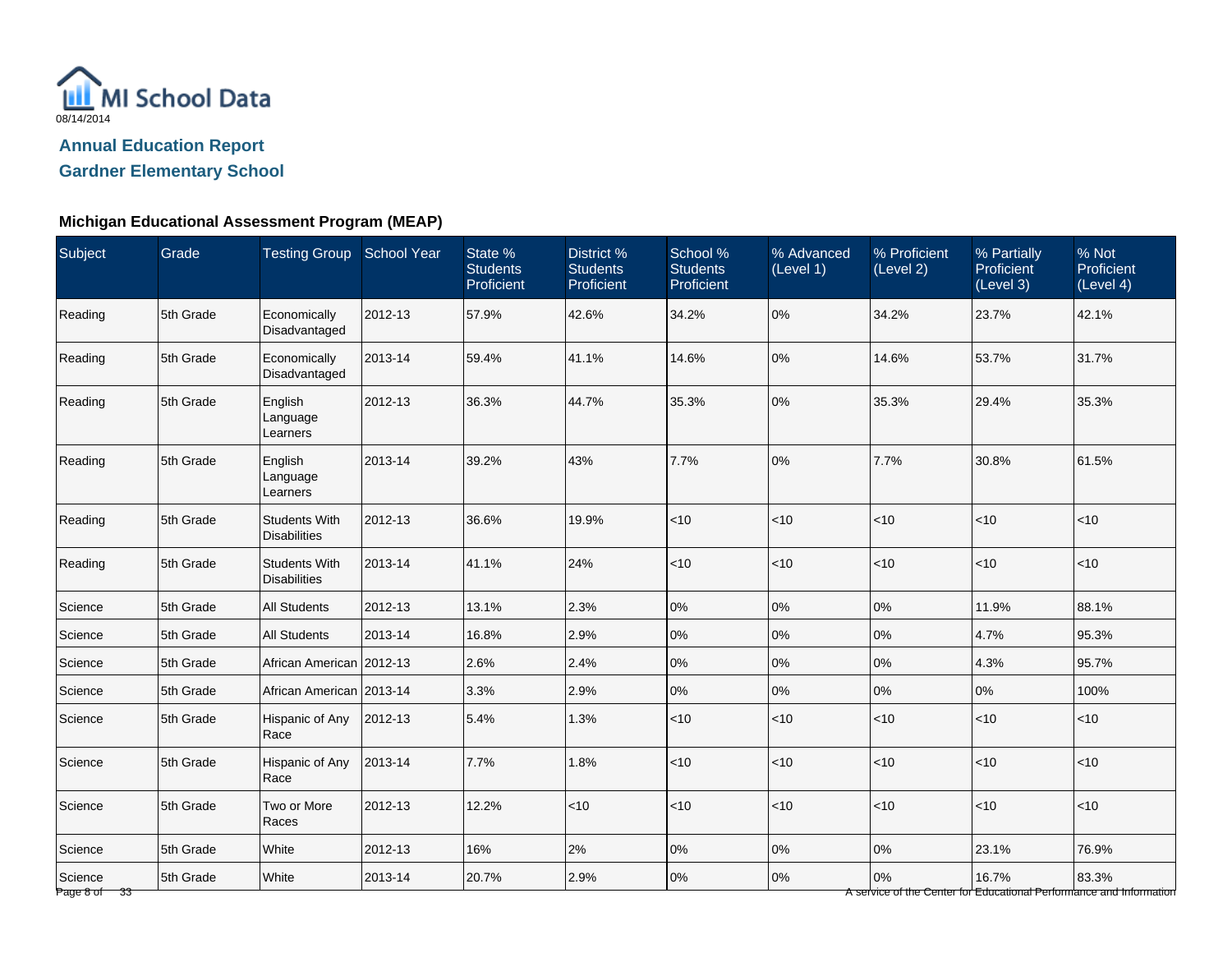

| Subject | Grade     | <b>Testing Group School Year</b>            |         | State %<br><b>Students</b><br>Proficient | District %<br><b>Students</b><br>Proficient | School %<br><b>Students</b><br>Proficient | % Advanced<br>(Level 1) | % Proficient<br>(Level 2) | % Partially<br>Proficient<br>(Level 3) | % Not<br>Proficient<br>(Level 4) |
|---------|-----------|---------------------------------------------|---------|------------------------------------------|---------------------------------------------|-------------------------------------------|-------------------------|---------------------------|----------------------------------------|----------------------------------|
| Science | 5th Grade | Female                                      | 2012-13 | 11.6%                                    | 1.7%                                        | 0%                                        | 0%                      | 0%                        | 5%                                     | 95%                              |
| Science | 5th Grade | Female                                      | 2013-14 | 15.9%                                    | 2.9%                                        | 0%                                        | 0%                      | 0%                        | 0%                                     | 100%                             |
| Science | 5th Grade | Male                                        | 2012-13 | 14.5%                                    | 2.8%                                        | 0%                                        | 0%                      | 0%                        | 18.2%                                  | 81.8%                            |
| Science | 5th Grade | Male                                        | 2013-14 | 17.7%                                    | 2.9%                                        | 0%                                        | 0%                      | $ 0\%$                    | 9.1%                                   | 90.9%                            |
| Science | 5th Grade | Economically<br>Disadvantaged               | 2012-13 | 5.8%                                     | 1.9%                                        | 0%                                        | 0%                      | $ 0\%$                    | 10.5%                                  | 89.5%                            |
| Science | 5th Grade | Economically<br>Disadvantaged               | 2013-14 | 8%                                       | 2.4%                                        | 0%                                        | 0%                      | 10%                       | 4.9%                                   | 95.1%                            |
| Science | 5th Grade | English<br>Language<br>Learners             | 2012-13 | 1.4%                                     | 1.3%                                        | 0%                                        | 0%                      | 0%                        | 26.3%                                  | 73.7%                            |
| Science | 5th Grade | English<br>Language<br>Learners             | 2013-14 | 2.9%                                     | 2%                                          | 0%                                        | 0%                      | 0%                        | 15.4%                                  | 84.6%                            |
| Science | 5th Grade | <b>Students With</b><br><b>Disabilities</b> | 2012-13 | 4.1%                                     | 1.5%                                        | < 10                                      | < 10                    | $ $ < 10                  | < 10                                   | $ $ < 10                         |
| Science | 5th Grade | <b>Students With</b><br><b>Disabilities</b> | 2013-14 | 5.6%                                     | 2.4%                                        | $\vert$ < 10                              | < 10                    | $ $ < 10                  | $ $ < 10                               | $\mathsf{I}$ <10                 |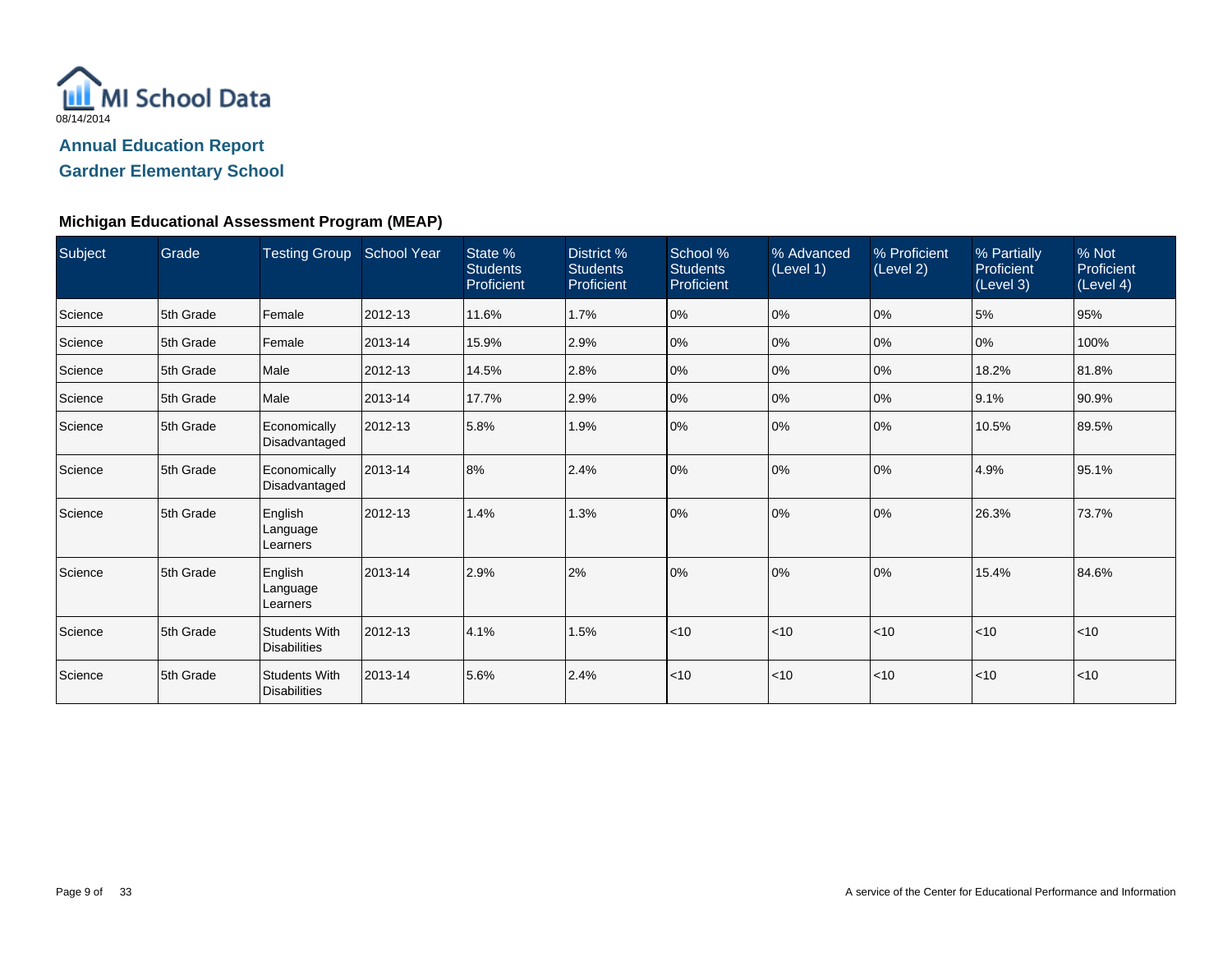

## **Michigan Merit Examination (MME)**

| Subject | Grade | Testing Group School Year |  | State %<br>Students<br>Proficient | District %<br>Students <sup>®</sup><br><b>Proficient</b> | School %<br><b>Students</b><br>Proficient <sup>1</sup> | % Advanced<br>(Level 1) | % Proficient<br>(Level 2) | % Partially<br><b>Proficient</b><br>(Level 3) | % Not<br><b>Proficient</b><br>(Level 4) |
|---------|-------|---------------------------|--|-----------------------------------|----------------------------------------------------------|--------------------------------------------------------|-------------------------|---------------------------|-----------------------------------------------|-----------------------------------------|
|---------|-------|---------------------------|--|-----------------------------------|----------------------------------------------------------|--------------------------------------------------------|-------------------------|---------------------------|-----------------------------------------------|-----------------------------------------|

No Data to Display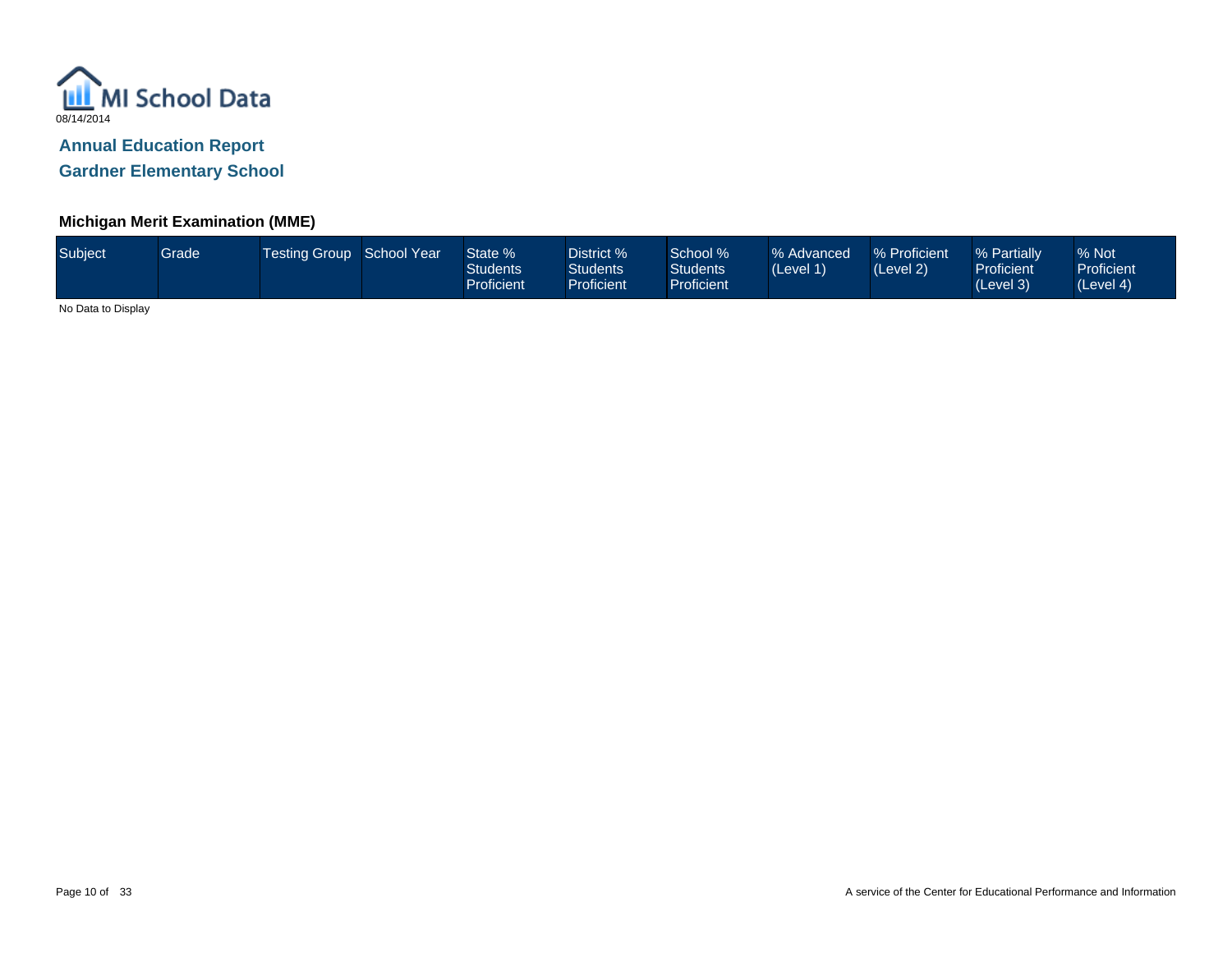

## **Michigan Educational Assessment Program Access (MEAP - Access)**

| Subject | Grade | <b>Testing Group</b> | School Year | State %<br><b>Students</b><br><b>Proficient</b> | District %<br><b>Students</b><br><b>Proficient</b> | School %<br><b>Students</b><br><b>Proficient</b> | % Exceeded | % Met | % Progressing |
|---------|-------|----------------------|-------------|-------------------------------------------------|----------------------------------------------------|--------------------------------------------------|------------|-------|---------------|
|         |       |                      |             |                                                 |                                                    |                                                  |            |       |               |

No Data to Display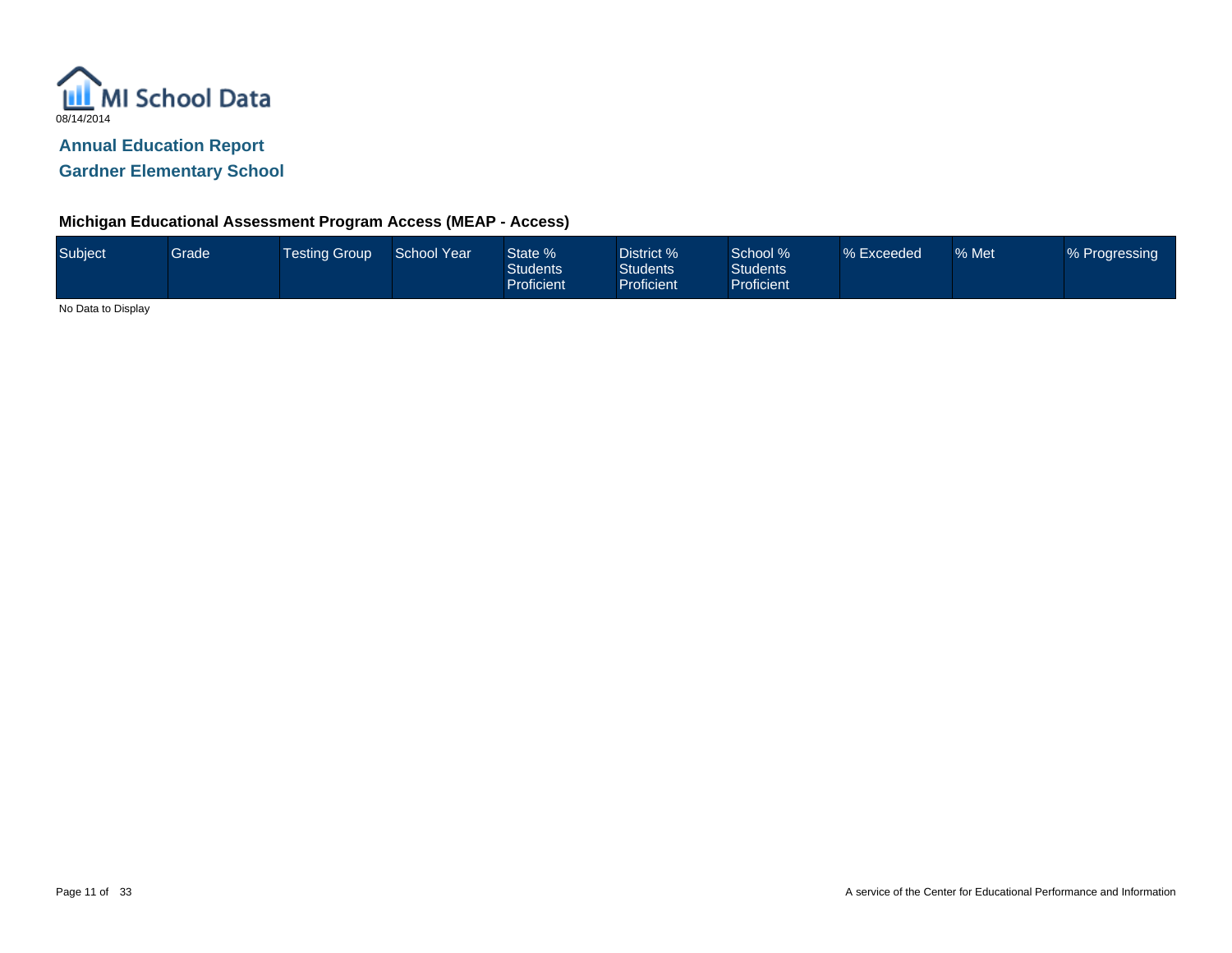

## **MI-Access Functional Independence**

| Subject                      | Grade     | <b>Testing Group</b>          | <b>School Year</b> | State %<br><b>Students</b><br>Proficient | District %<br><b>Students</b><br>Proficient | School %<br><b>Students</b><br>Proficient | % Surpassed<br>(Level 1) | % Attained<br>(Level 2) | % Emerging<br>(Level 3)                                                     |
|------------------------------|-----------|-------------------------------|--------------------|------------------------------------------|---------------------------------------------|-------------------------------------------|--------------------------|-------------------------|-----------------------------------------------------------------------------|
| Mathematics                  | 4th Grade | <b>All Students</b>           | 2013-14            | 81.3%                                    | 72.2%                                       | < 10                                      | <10                      | <10                     | < 10                                                                        |
| Reading                      | 4th Grade | <b>All Students</b>           | 2013-14            | 76.5%                                    | 64.1%                                       | <10                                       | <10                      | <10                     | < 10                                                                        |
| <b>Mathematics</b>           | 4th Grade | White                         | 2013-14            | 83.6%                                    | < 10                                        | $<$ 10                                    | < 10                     | < 10                    | < 10                                                                        |
| Reading                      | 4th Grade | White                         | 2013-14            | 79.2%                                    | $<$ 10                                      | $<$ 10                                    | < 10                     | < 10                    | $<$ 10                                                                      |
| Mathematics                  | 4th Grade | Female                        | 2013-14            | 77.8%                                    | 63.3%                                       | $<$ 10                                    | $<$ 10                   | $<$ 10                  | $<$ 10                                                                      |
| Reading                      | 4th Grade | Female                        | 2013-14            | 77.2%                                    | 62.1%                                       | $<$ 10                                    | <10                      | < 10                    | < 10                                                                        |
| Mathematics                  | 4th Grade | Economically<br>Disadvantaged | 2013-14            | 82.3%                                    | 72%                                         | $<$ 10                                    | <10                      | <10                     | < 10                                                                        |
| Reading                      | 4th Grade | Economically<br>Disadvantaged | 2013-14            | 75.1%                                    | 64.9%                                       | < 10                                      | < 10                     | $<10$                   | < 10                                                                        |
| Mathematics                  | 5th Grade | <b>All Students</b>           | 2013-14            | 64.9%                                    | 44.6%                                       | $<$ 10                                    | <10                      | < 10                    | < 10                                                                        |
| Reading                      | 5th Grade | <b>All Students</b>           | 2013-14            | 73.9%                                    | 61.9%                                       | $<$ 10                                    | <10                      | <10                     | < 10                                                                        |
| Science                      | 5th Grade | <b>All Students</b>           | 2013-14            | 47.4%                                    | 37.1%                                       | $<$ 10                                    | < 10                     | <10                     | < 10                                                                        |
| Mathematics                  | 5th Grade | White                         | 2013-14            | 68.8%                                    | $<$ 10                                      | $<$ 10                                    | < 10                     | <10                     | < 10                                                                        |
| Reading                      | 5th Grade | White                         | 2013-14            | 76.2%                                    | <10                                         | $<$ 10                                    | $<$ 10                   | $<$ 10                  | < 10                                                                        |
| Science                      | 5th Grade | White                         | 2013-14            | 52.6%                                    | <10                                         | $<$ 10                                    | $<$ 10                   | < 10                    | $<$ 10                                                                      |
| <b>Mathematics</b>           | 5th Grade | Female                        | 2013-14            | 62.1%                                    | 53.3%                                       | $<$ 10                                    | <10                      | <10                     | < 10                                                                        |
| Reading                      | 5th Grade | Female                        | 2013-14            | 75.3%                                    | 73.3%                                       | $<$ 10                                    | <10                      | <10                     | < 10                                                                        |
| Science                      | 5th Grade | Female                        | 2013-14            | 45.4%                                    | 35%                                         | $<$ 10                                    | < 10                     | < 10                    | $<$ 10                                                                      |
| Mathematics                  | 5th Grade | Economically<br>Disadvantaged | 2013-14            | 66%                                      | 45.8%                                       | $<$ 10                                    | < 10                     | < 10                    | $<$ 10                                                                      |
| Reading<br>Page $12$ of $33$ | 5th Grade | Economically<br>Disadvantaged | 2013-14            | 73.8%                                    | 64.4%                                       | $<$ 10                                    | <10                      | <10                     | < 10<br>A service of the Center for Educational Performance and Information |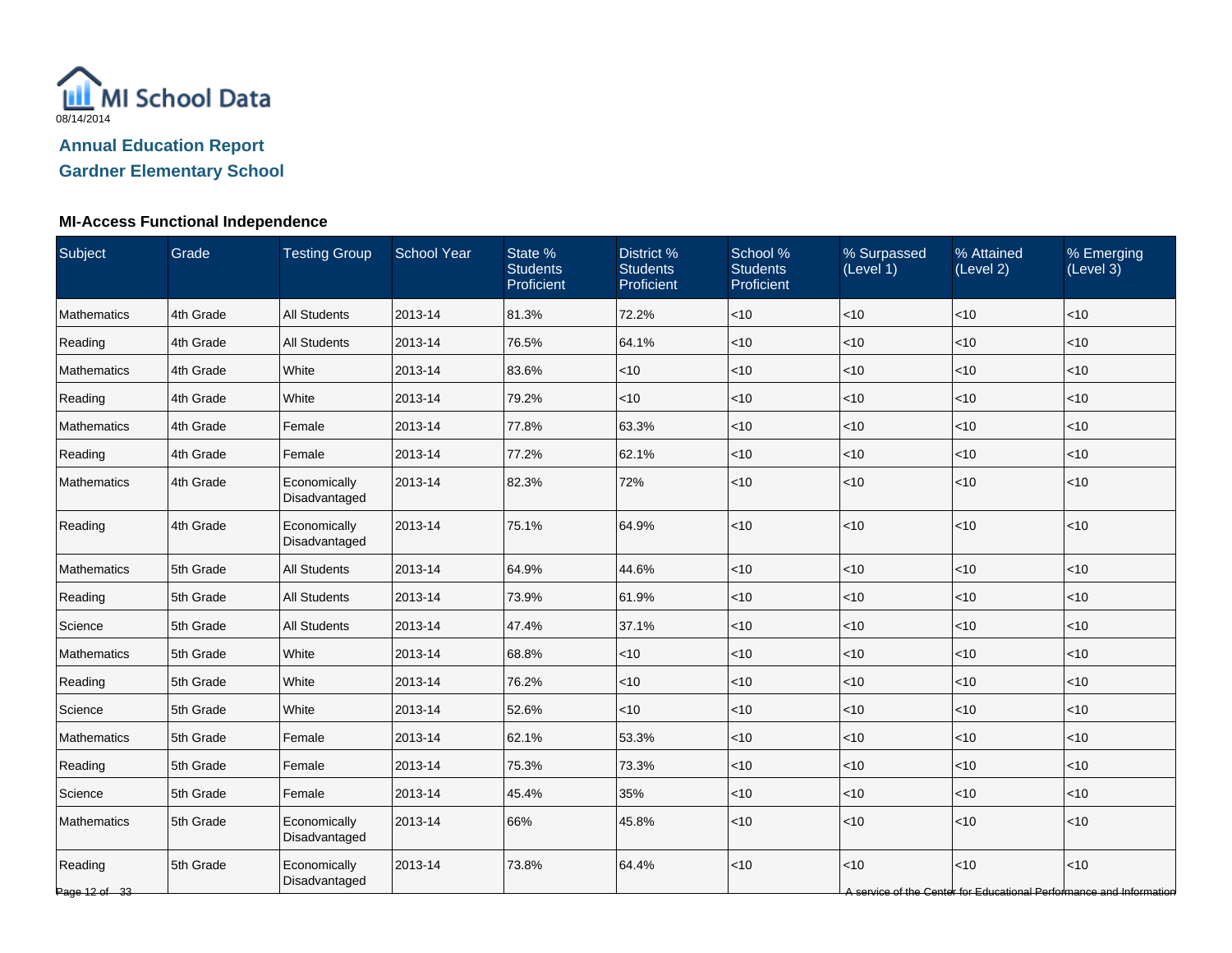

## **MI-Access Functional Independence**

| Subject     | Grade     | Testing Group                       | School Year<br>State %<br><b>Students</b><br>Proficient |       | District %<br><b>Students</b><br><b>Proficient</b> | School %<br><b>Students</b><br>Proficient | % Surpassed<br>(Level 1) | % Attained<br>(Level 2) | % Emerging<br>(Level 3) |
|-------------|-----------|-------------------------------------|---------------------------------------------------------|-------|----------------------------------------------------|-------------------------------------------|--------------------------|-------------------------|-------------------------|
| Science     | 5th Grade | Economically<br>Disadvantaged       | 2013-14                                                 | 47.9% | 38.1%                                              | < 10                                      | $ $ < 10                 | $ $ < 10                | $ $ < 10                |
| Mathematics | 5th Grade | English Language<br>Learners        | 2013-14                                                 | 65.4% | $ $ < 10                                           | < 10                                      | $ $ < 10                 | $ $ < 10                | $ $ < 10                |
| Reading     | 5th Grade | English Language<br>Learners        | 2013-14                                                 | 67.8% | $ $ < 10                                           | < 10                                      | $ $ < 10                 | $ $ < 10                | $ $ <10                 |
| Science     | 5th Grade | <b>English Language</b><br>Learners | 2013-14                                                 | 27.9% | 36.4%                                              | $<$ 10                                    | $\mathsf{I}$ <10         | $\leq 10$               | $ $ <10                 |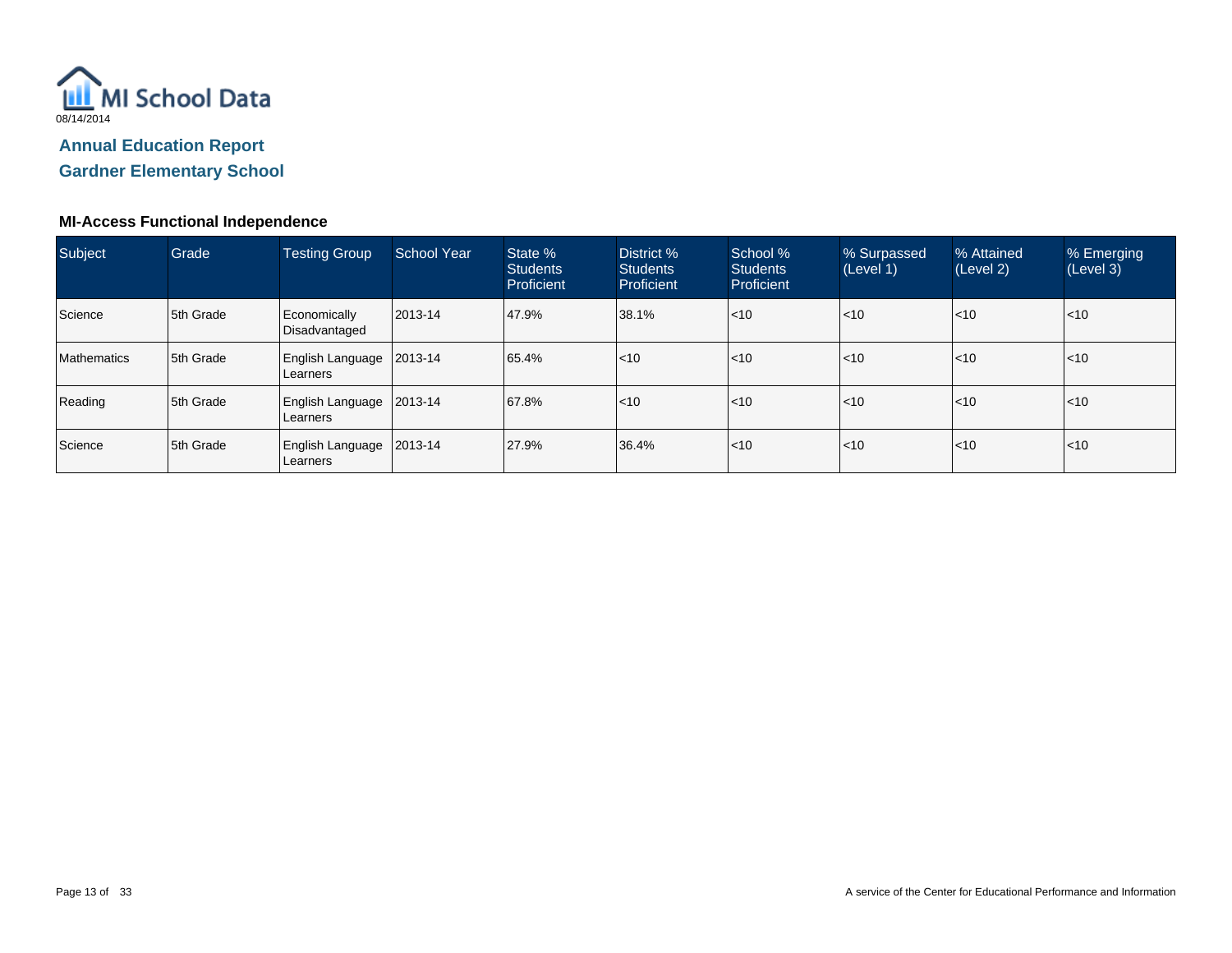

#### **MI-Access Supported Independence**

| Subject <sup>1</sup> | Grade | <b>Testing Group</b> | School Year | State %<br><b>Students</b><br><b>Proficient</b> | District %<br><b>Students</b><br>Proficient | School %<br><b>Students</b><br><b>Proficient</b> | % Surpassed<br>(Level 1) | % Attained<br>(Level 2) | % Emerging<br>(Level 3) |
|----------------------|-------|----------------------|-------------|-------------------------------------------------|---------------------------------------------|--------------------------------------------------|--------------------------|-------------------------|-------------------------|
| .                    |       |                      |             |                                                 |                                             |                                                  |                          |                         |                         |

No Data to Display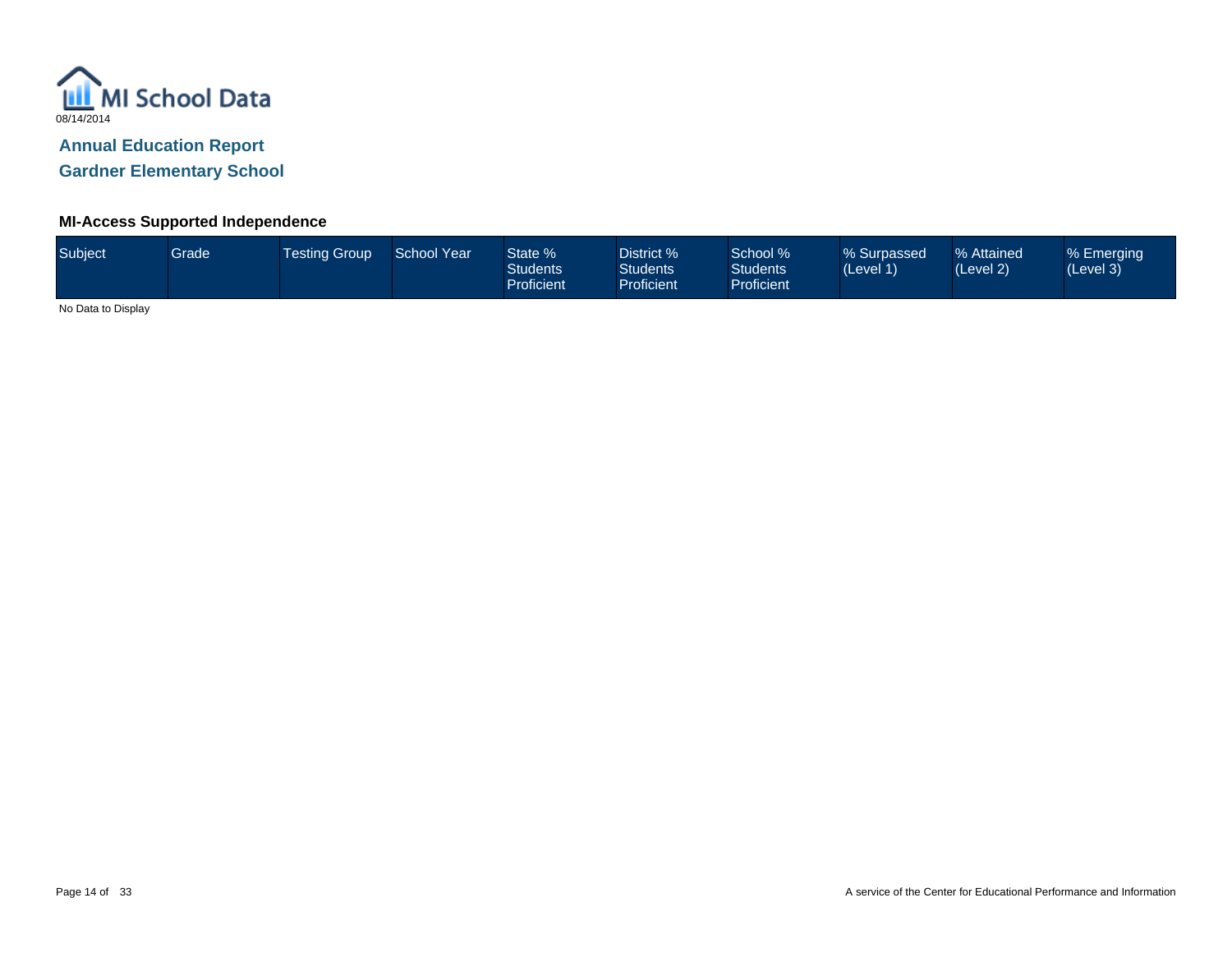

## **MI-Access Participation**

| Subject           | Grade <sup>1</sup> | <b>Testing Group</b> | <b>School Year</b> | State %<br><b>Students</b><br>Proficient | District %<br><b>Students</b><br>Proficient | School %<br><b>Students</b><br><b>Proficient</b> | % Surpassed<br>(Level 1) | % Attained<br>(Level 2) | % Emerging<br>(Level 3) |
|-------------------|--------------------|----------------------|--------------------|------------------------------------------|---------------------------------------------|--------------------------------------------------|--------------------------|-------------------------|-------------------------|
| $\cdots$ $\cdots$ |                    |                      |                    |                                          |                                             |                                                  |                          |                         |                         |

No Data to Display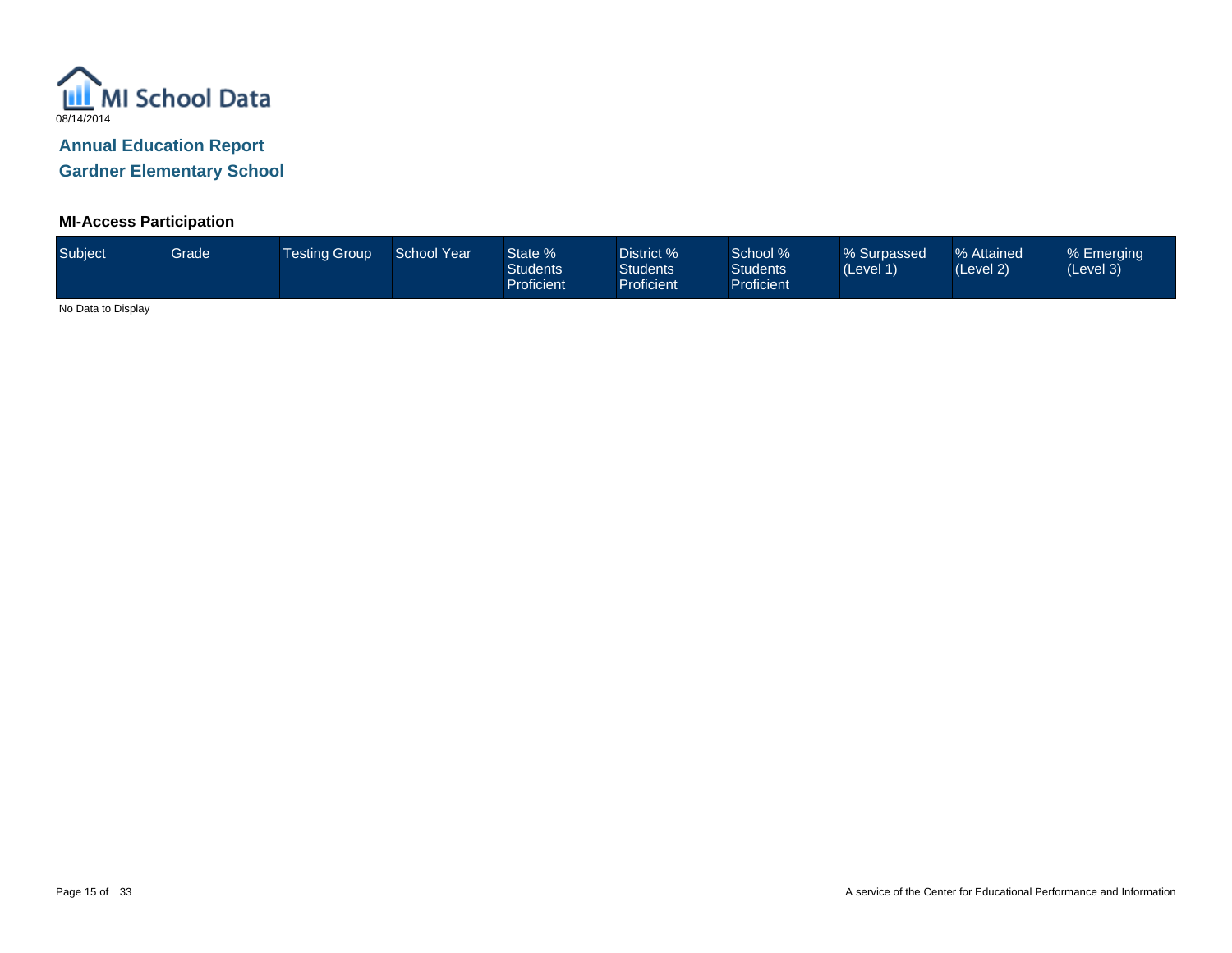

| <b>Testing Group</b>                         | Subject<br>Location<br>% Tested Total(Goal<br>95%) |                    | % Proficient for<br>Accountability* |       |
|----------------------------------------------|----------------------------------------------------|--------------------|-------------------------------------|-------|
| <b>All Students</b>                          | Statewide                                          | <b>Mathematics</b> | 99%                                 | 62.2% |
| Bottom 30%                                   | Statewide                                          | <b>Mathematics</b> | N/A                                 | 18.9% |
| American Indian                              | Statewide                                          | Mathematics        | 98.9%                               | 54.1% |
| African American                             | Statewide                                          | <b>Mathematics</b> | 97.5%                               | 39.5% |
| Asian                                        | Statewide                                          | <b>Mathematics</b> | 99.6%                               | 82.8% |
| Hispanic of Any Race                         | Statewide                                          | <b>Mathematics</b> | 99.1%                               | 51.5% |
| Native Hawaiian or Other<br>Pacific Islander | Statewide                                          | <b>Mathematics</b> | 99%                                 | 67.9% |
| Two or More Races                            | Statewide                                          | <b>Mathematics</b> | 99.3%                               | 60.4% |
| White                                        | Statewide                                          | Mathematics        | 99.3%                               | 67.9% |
| Economically Disadvantaged                   | Statewide                                          | <b>Mathematics</b> | 98.6%                               | 49.7% |
| English Language Learners                    | Statewide                                          | Mathematics        | 99.2%                               | 46%   |
| <b>Students With Disabilities</b>            | Statewide                                          | <b>Mathematics</b> | 98.1%                               | 39.7% |
| <b>All Students</b>                          | <b>District</b>                                    | Mathematics        | 96.3%                               | 36.5% |
| Bottom 30%                                   | District                                           | <b>Mathematics</b> | N/A                                 | 6.8%  |
| American Indian                              | <b>District</b>                                    | Mathematics        | 100%                                | 36.7% |
| African American                             | <b>District</b>                                    | <b>Mathematics</b> | 96.2%                               | 35.3% |
| Asian                                        | <b>District</b>                                    | Mathematics        | 98.4%                               | 65.7% |
| Hispanic of Any Race                         | District                                           | <b>Mathematics</b> | 97.5%                               | 40.9% |
| Native Hawaiian or Other<br>Pacific Islander | <b>District</b>                                    | <b>Mathematics</b> | $30$                                | $30$  |
| Two or More Races                            | <b>District</b>                                    | <b>Mathematics</b> | 96.8%                               | 28.2% |
| White                                        | <b>District</b>                                    | Mathematics        | 95.1%                               | 39%   |
| Economically Disadvantaged                   | District                                           | <b>Mathematics</b> | 96.3%                               | 35.5% |
| English Language Learners                    | <b>District</b>                                    | Mathematics        | 97.8%                               | 40.2% |
| <b>Students With Disabilities</b>            | <b>District</b>                                    | Mathematics        | 92.5%                               | 30.1% |
| <b>All Students</b>                          | School                                             | <b>Mathematics</b> | 98.4%                               | 38.9% |
| Bottom 30%                                   | School                                             | Mathematics        | N/A                                 | 2.6%  |
| African American                             | School                                             | <b>Mathematics</b> | 97.7%                               | 40.3% |
| Asian                                        | School                                             | Mathematics        | $30$                                | <30   |
| Hispanic of Any Race                         | School                                             | Mathematics        | $30$                                | <30   |
| White                                        | School                                             | Mathematics        | 100%                                | 39.5% |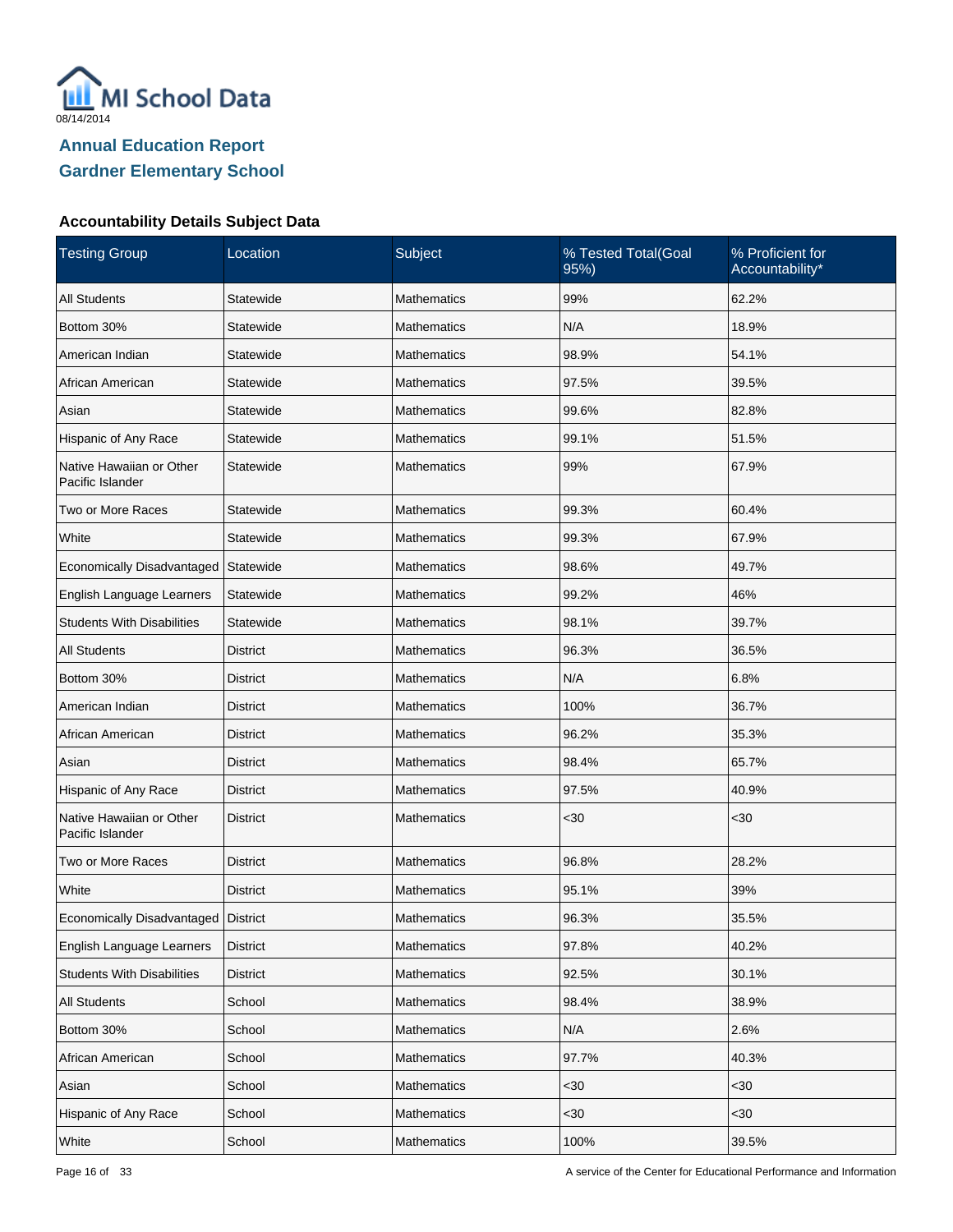

| <b>Testing Group</b>                         | Location<br>Subject |                    | % Tested Total(Goal<br>95%) | % Proficient for<br>Accountability* |
|----------------------------------------------|---------------------|--------------------|-----------------------------|-------------------------------------|
| Economically Disadvantaged                   | School              | Mathematics        | 98.4%                       | 38.5%                               |
| English Language Learners                    | School              | Mathematics        | 100%                        | 32.6%                               |
| <b>Students With Disabilities</b>            | School              | <b>Mathematics</b> | $30$                        | $30$                                |
| <b>All Students</b>                          | Statewide           | Reading            | 99.1%                       | 85.8%                               |
| Bottom 30%                                   | Statewide           | Reading            | N/A                         | 60.1%                               |
| American Indian                              | Statewide           | Reading            | 99%                         | 83.4%                               |
| African American                             | Statewide           | Reading            | 97.9%                       | 72.2%                               |
| Asian                                        | Statewide           | Reading            | 99.5%                       | 91.9%                               |
| Hispanic of Any Race                         | Statewide           | Reading            | 99.2%                       | 80.5%                               |
| Native Hawaiian or Other<br>Pacific Islander | Statewide           | Reading            | 98.8%                       | 87.3%                               |
| Two or More Races                            | Statewide           | Reading            | 99.4%                       | 86.3%                               |
| White                                        | Statewide           | Reading            | 99.4%                       | 89.3%                               |
| Economically Disadvantaged                   | Statewide           | Reading            | 98.8%                       | 78.5%                               |
| English Language Learners                    | Statewide           | Reading            | 99%                         | 69.8%                               |
| <b>Students With Disabilities</b>            | Statewide           | Reading            | 98.4%                       | 56.2%                               |
| All Students                                 | District            | Reading            | 97%                         | 68%                                 |
| Bottom 30%                                   | District            | Reading            | N/A                         | 17.3%                               |
| American Indian                              | District            | Reading            | 100%                        | 71.7%                               |
| African American                             | District            | Reading            | 96.9%                       | 67%                                 |
| Asian                                        | District            | Reading            | 99.2%                       | 82%                                 |
| Hispanic of Any Race                         | <b>District</b>     | Reading            | 97.2%                       | 72.6%                               |
| Native Hawaiian or Other<br>Pacific Islander | <b>District</b>     | Reading            | $30$                        | $30$                                |
| Two or More Races                            | <b>District</b>     | Reading            | 96.8%                       | 77.5%                               |
| White                                        | <b>District</b>     | Reading            | 95.3%                       | 66.5%                               |
| Economically Disadvantaged                   | District            | Reading            | 97%                         | 66.6%                               |
| English Language Learners                    | <b>District</b>     | Reading            | 97.7%                       | 70.9%                               |
| <b>Students With Disabilities</b>            | <b>District</b>     | Reading            | 93.2%                       | 39.3%                               |
| <b>All Students</b>                          | School              | Reading            | 98.4%                       | 61.4%                               |
| Bottom 30%                                   | School              | Reading            | N/A                         | 10.5%                               |
| African American                             | School              | Reading            | 97.7%                       | 57.7%                               |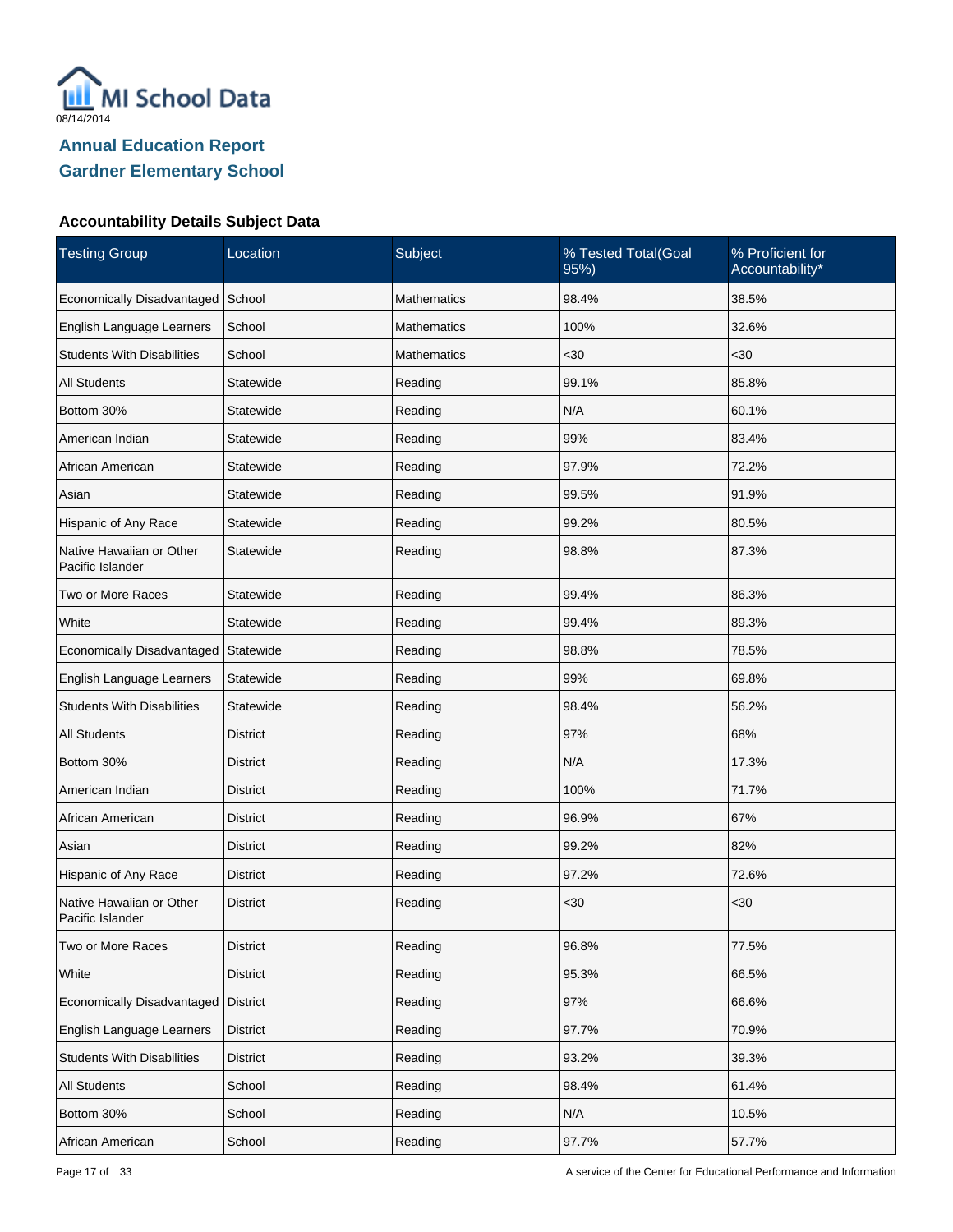

| <b>Testing Group</b>                         | Location        | Subject | % Tested Total(Goal<br>95%) | % Proficient for<br>Accountability* |
|----------------------------------------------|-----------------|---------|-----------------------------|-------------------------------------|
| Asian                                        | School          | Reading | $30$                        | $30$                                |
| Hispanic of Any Race                         | School          | Reading | $30$                        | <30                                 |
| White                                        | School          | Reading | 100%                        | 71.1%                               |
| Economically Disadvantaged                   | School          | Reading | 98.4%                       | 61%                                 |
| English Language Learners                    | School          | Reading | 100%                        | 60.9%                               |
| <b>Students With Disabilities</b>            | School          | Reading | $30$                        | $30$                                |
| <b>All Students</b>                          | Statewide       | Science | 98.3%                       | 42.9%                               |
| Bottom 30%                                   | Statewide       | Science | N/A                         | 1.5%                                |
| American Indian                              | Statewide       | Science | 98.4%                       | 35.6%                               |
| African American                             | Statewide       | Science | 95.8%                       | 14.9%                               |
| Asian                                        | Statewide       | Science | 99.4%                       | 61.1%                               |
| Hispanic of Any Race                         | Statewide       | Science | 98.5%                       | 26.7%                               |
| Native Hawaiian or Other<br>Pacific Islander | Statewide       | Science | 99.1%                       | 48.4%                               |
| Two or More Races                            | Statewide       | Science | 98.9%                       | 40.6%                               |
| White                                        | Statewide       | Science | 98.9%                       | 50.1%                               |
| Economically Disadvantaged                   | Statewide       | Science | 97.4%                       | 26.4%                               |
| English Language Learners                    | Statewide       | Science | 98.4%                       | 11.2%                               |
| <b>Students With Disabilities</b>            | Statewide       | Science | 97.2%                       | 16.1%                               |
| <b>All Students</b>                          | <b>District</b> | Science | 94.6%                       | 13.6%                               |
| Bottom 30%                                   | <b>District</b> | Science | N/A                         | 0.3%                                |
| American Indian                              | <b>District</b> | Science | <30                         | <30                                 |
| African American                             | District        | Science | 94.6%                       | 13%                                 |
| Asian                                        | <b>District</b> | Science | 98.1%                       | 39.2%                               |
| Hispanic of Any Race                         | <b>District</b> | Science | 94.7%                       | 14.1%                               |
| Native Hawaiian or Other<br>Pacific Islander | <b>District</b> | Science | $30$                        | $30$                                |
| Two or More Races                            | <b>District</b> | Science | $30$                        | <30                                 |
| White                                        | <b>District</b> | Science | 92.6%                       | 17.4%                               |
| Economically Disadvantaged                   | <b>District</b> | Science | 94.5%                       | 12%                                 |
| English Language Learners                    | <b>District</b> | Science | 95.1%                       | 12.1%                               |
| <b>Students With Disabilities</b>            | <b>District</b> | Science | 89.9%                       | 8.2%                                |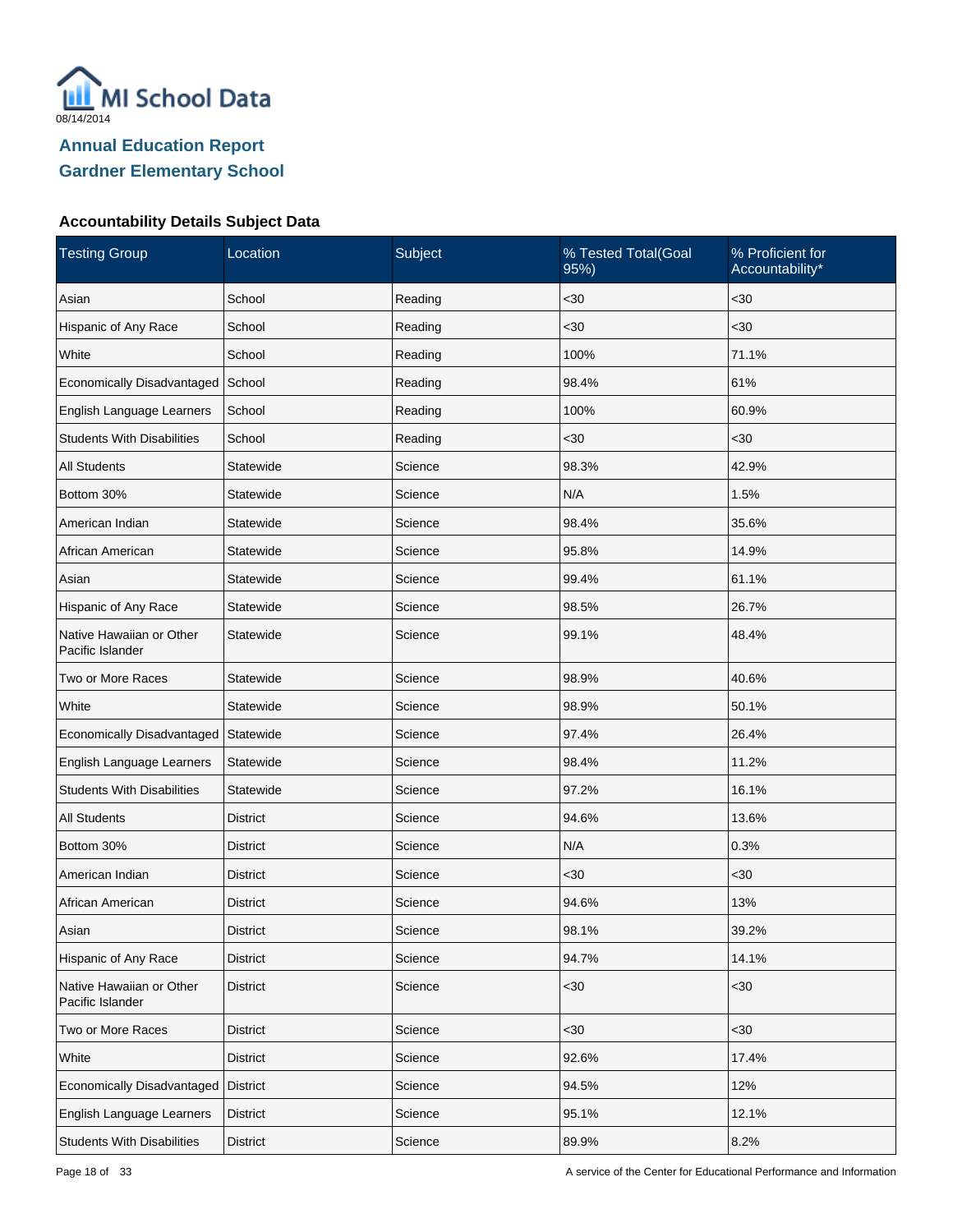

| <b>Testing Group</b>                         | Subject<br>% Tested Total(Goal<br>Location<br>95%) |                       | % Proficient for<br>Accountability* |       |
|----------------------------------------------|----------------------------------------------------|-----------------------|-------------------------------------|-------|
| <b>All Students</b>                          | School                                             | Science               | 100%                                | 0%    |
| Bottom 30%                                   | School                                             | Science               | N/A                                 | $30$  |
| African American                             | School                                             | Science               | $30$                                | <30   |
| Hispanic of Any Race                         | School                                             | Science               | $30$                                | $30$  |
| White                                        | School                                             | Science               | $30$                                | <30   |
| Economically Disadvantaged                   | School                                             | Science               | 100%                                | $0\%$ |
| English Language Learners                    | School                                             | Science               | $30$                                | $30$  |
| <b>Students With Disabilities</b>            | School                                             | Science               | $30$                                | $30$  |
| <b>All Students</b>                          | Statewide                                          | <b>Social Studies</b> | 97.3%                               | 57.3% |
| Bottom 30%                                   | Statewide                                          | <b>Social Studies</b> | N/A                                 | 9.1%  |
| American Indian                              | Statewide                                          | <b>Social Studies</b> | 97.7%                               | 49.7% |
| African American                             | Statewide                                          | <b>Social Studies</b> | 93.6%                               | 28.4% |
| Asian                                        | Statewide                                          | <b>Social Studies</b> | 99.1%                               | 74.4% |
| Hispanic of Any Race                         | Statewide                                          | <b>Social Studies</b> | 97.5%                               | 42.7% |
| Native Hawaiian or Other<br>Pacific Islander | Statewide<br><b>Social Studies</b><br>98.9%        |                       |                                     | 65.5% |
| Two or More Races                            | Statewide                                          | <b>Social Studies</b> | 98.2%                               | 53.8% |
| White                                        | Statewide                                          | <b>Social Studies</b> | 98.2%                               | 64.5% |
| Economically Disadvantaged                   | Statewide                                          | <b>Social Studies</b> | 95.8%                               | 40.4% |
| English Language Learners                    | Statewide                                          | <b>Social Studies</b> | 97.5%                               | 22.7% |
| <b>Students With Disabilities</b>            | Statewide                                          | <b>Social Studies</b> | 92.3%                               | 21.7% |
| <b>All Students</b>                          | <b>District</b>                                    | <b>Social Studies</b> | 89.3%                               | 25.2% |
| Bottom 30%                                   | District                                           | <b>Social Studies</b> | N/A                                 | 0%    |
| American Indian                              | <b>District</b>                                    | <b>Social Studies</b> | <30                                 | $30$  |
| African American                             | <b>District</b>                                    | <b>Social Studies</b> | 88.9%                               | 23.9% |
| Asian                                        | <b>District</b>                                    | <b>Social Studies</b> | 93.9%                               | 59.7% |
| Hispanic of Any Race                         | <b>District</b>                                    | <b>Social Studies</b> | 92%                                 | 29.3% |
| Native Hawaiian or Other<br>Pacific Islander | <b>District</b>                                    | <b>Social Studies</b> | $30$                                | $30$  |
| Two or More Races                            | <b>District</b>                                    | Social Studies        | $30$                                | <30   |
| White                                        | <b>District</b>                                    | Social Studies        | 86.8%                               | 27.7% |
| Economically Disadvantaged                   | District                                           | Social Studies        | 88.9%                               | 22.4% |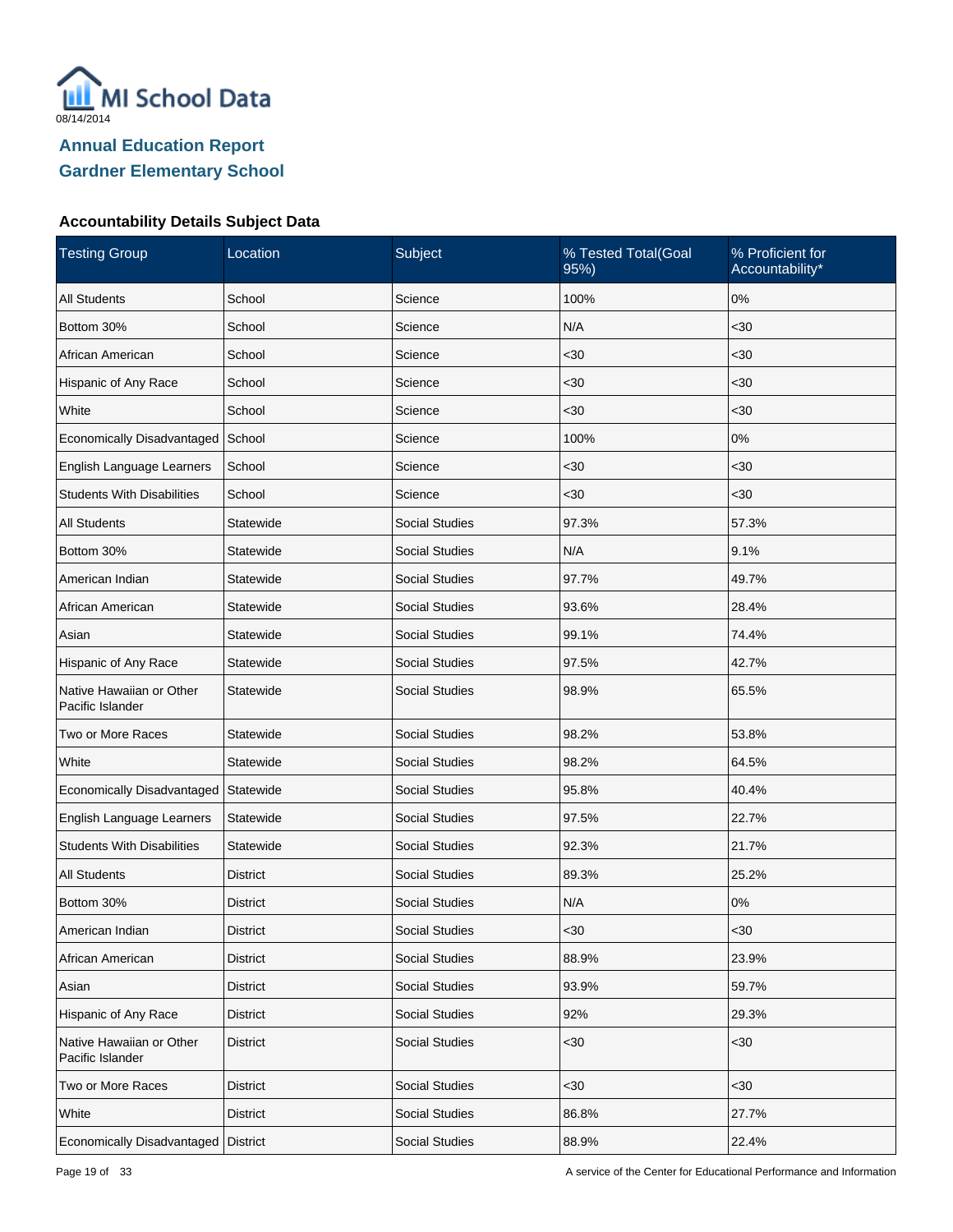

| <b>Testing Group</b>                         | Subject<br>% Tested Total(Goal<br>Location<br>95%) |                       | % Proficient for<br>Accountability* |       |
|----------------------------------------------|----------------------------------------------------|-----------------------|-------------------------------------|-------|
| English Language Learners                    | <b>District</b>                                    | <b>Social Studies</b> | 92.1%                               | 27.5% |
| <b>Students With Disabilities</b>            | District                                           | <b>Social Studies</b> | 66.7%                               | 6.8%  |
| <b>All Students</b>                          | School                                             | <b>Social Studies</b> | 0%                                  | 16.7% |
| Bottom 30%                                   | School                                             | <b>Social Studies</b> | N/A                                 | $30$  |
| African American                             | School                                             | <b>Social Studies</b> | $30$                                | $30$  |
| Hispanic of Any Race                         | School                                             | <b>Social Studies</b> | $30$                                | $30$  |
| White                                        | School                                             | <b>Social Studies</b> | $30$                                | $30$  |
| Economically Disadvantaged                   | School                                             | <b>Social Studies</b> | $30$                                | $30$  |
| English Language Learners                    | School                                             | <b>Social Studies</b> | $30$                                | $30$  |
| <b>Students With Disabilities</b>            | School                                             | <b>Social Studies</b> | $30$                                | $30$  |
| <b>All Students</b>                          | Statewide                                          | Writing               | 98.5%                               | 73.2% |
| Bottom 30%                                   | Statewide                                          | Writing               | N/A                                 | 26.5% |
| American Indian                              | Statewide                                          | Writing               | 98.5%                               | 63.2% |
| African American                             | Statewide                                          | Writing               | 96.4%                               | 54.4% |
| Asian                                        | Statewide                                          | Writing               | 99%                                 | 86%   |
| Hispanic of Any Race                         | Statewide                                          | Writing               | 98.8%                               | 64.3% |
| Native Hawaiian or Other<br>Pacific Islander | Statewide                                          | Writing               | 99%                                 | 76.6% |
| Two or More Races                            | Statewide                                          | Writing               | 99.1%                               | 72.8% |
| White                                        | Statewide                                          | Writing               | 99%                                 | 77.8% |
| Economically Disadvantaged Statewide         |                                                    | Writing               | 97.8%                               | 61.3% |
| English Language Learners                    | Statewide                                          | Writing               | 98%                                 | 51.1% |
| <b>Students With Disabilities</b>            | Statewide                                          | Writing               | 97.7%                               | 35.2% |
| <b>All Students</b>                          | <b>District</b>                                    | Writing               | 95.7%                               | 49.2% |
| Bottom 30%                                   | <b>District</b>                                    | Writing               | N/A                                 | $0\%$ |
| American Indian                              | <b>District</b>                                    | Writing               | $30$                                | $30$  |
| African American                             | <b>District</b>                                    | Writing               | 95.7%                               | 47.8% |
| Asian                                        | <b>District</b>                                    | Writing               | 91.5%                               | 66.7% |
| Hispanic of Any Race                         | <b>District</b>                                    | Writing               | 95.9%                               | 55.8% |
| Native Hawaiian or Other<br>Pacific Islander | <b>District</b>                                    | Writing               | $30$                                | $<30$ |
| Two or More Races                            | District                                           | Writing               | 107.7%                              | 41.9% |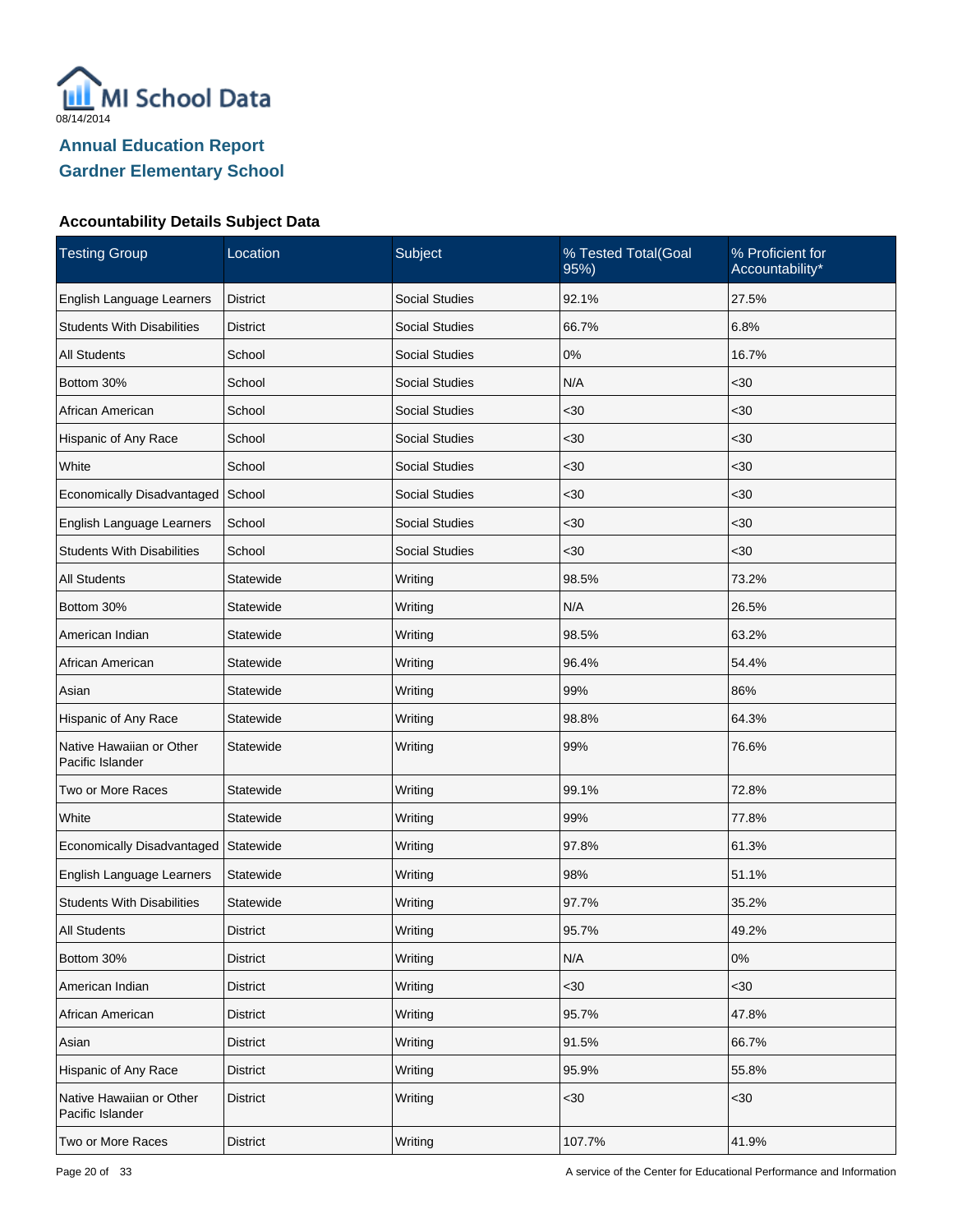

| <b>Testing Group</b>              | Subject<br>Location<br>% Tested Total(Goal<br>95%) |         | % Proficient for<br>Accountability* |       |
|-----------------------------------|----------------------------------------------------|---------|-------------------------------------|-------|
| White                             | <b>District</b>                                    | Writing | 95.4%                               | 52.1% |
| Economically Disadvantaged        | <b>District</b>                                    | Writing | 95.7%                               | 47.3% |
| English Language Learners         | <b>District</b>                                    | Writing | 95.6%                               | 53.1% |
| <b>Students With Disabilities</b> | <b>District</b>                                    | Writing | 90.1%                               | 21.6% |
| <b>All Students</b>               | School                                             | Writing | 94.6%                               | 33.3% |
| Bottom 30%                        | School                                             | Writing | N/A                                 | $30$  |
| African American                  | School                                             | Writing | $30$                                | $30$  |
| Asian                             | School                                             | Writing | $30$                                | $30$  |
| Hispanic of Any Race              | School                                             | Writing | $30$                                | $30$  |
| White                             | School                                             | Writing | $30$                                | $30$  |
| Economically Disadvantaged        | School                                             | Writing | 94.3%                               | 33.3% |
| English Language Learners         | School                                             | Writing | $30$                                | $30$  |
| <b>Students With Disabilities</b> | School                                             | Writing | $30$                                | $30$  |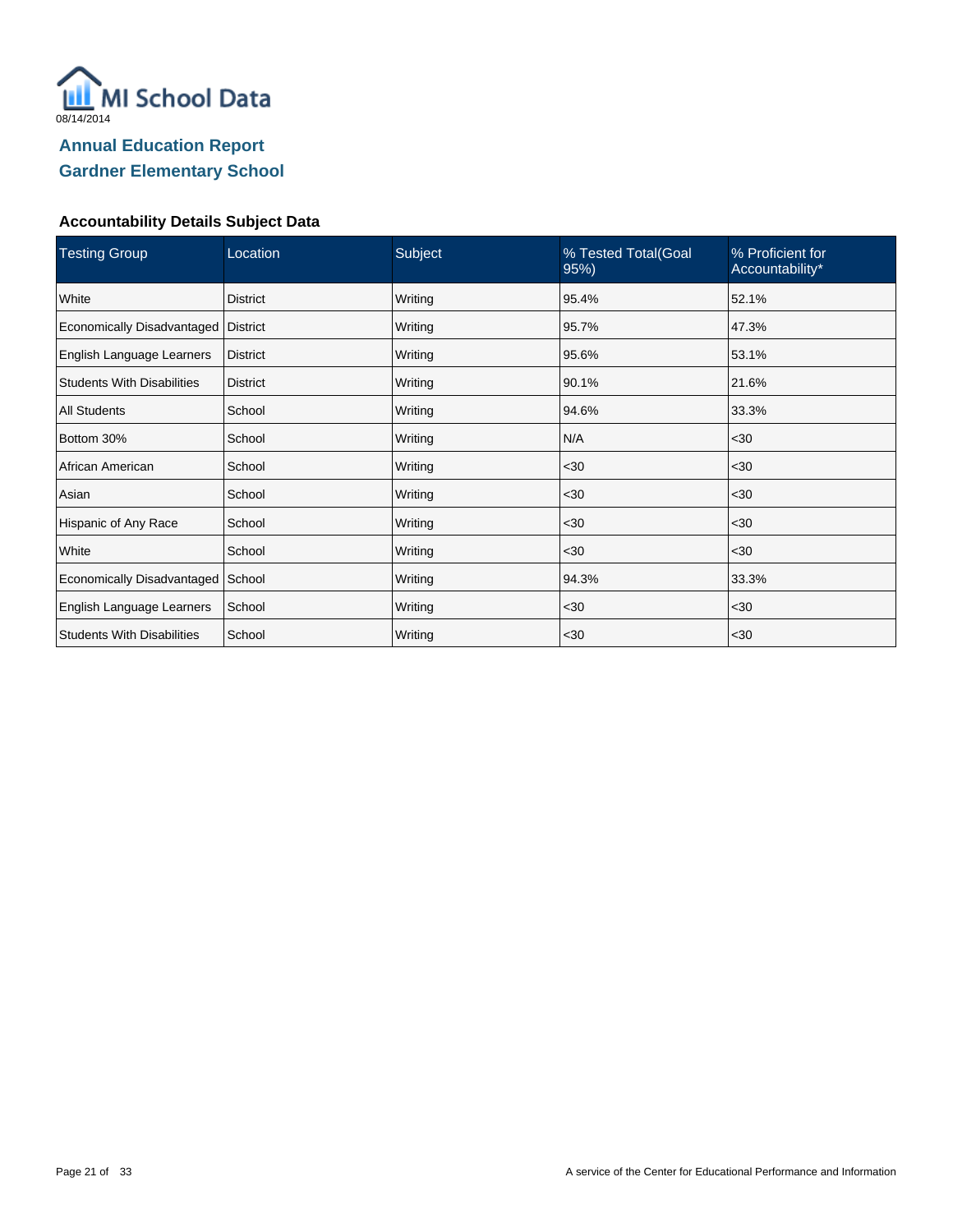

## **Accountability Details Graduation Data**

| <b>Testing Group</b>                      | Location        | Accountability Scorecard Completion Rate<br>(High Schools only)<br>(Goal 80%) |
|-------------------------------------------|-----------------|-------------------------------------------------------------------------------|
| <b>All Students</b>                       | Statewide       | 77%                                                                           |
| American Indian                           | Statewide       | 64.1%                                                                         |
| African American                          | Statewide       | 60.5%                                                                         |
| Asian                                     | Statewide       | 87.9%                                                                         |
| Hispanic of Any Race                      | Statewide       | 67.3%                                                                         |
| Migrant                                   | Statewide       | 70.5%                                                                         |
| Native Hawaiian or Other Pacific Islander | Statewide       | 69.2%                                                                         |
| Two or More Races                         | Statewide       | 73.9%                                                                         |
| White                                     | Statewide       | 82.1%                                                                         |
| Female                                    | Statewide       | 81.5%                                                                         |
| Male                                      | Statewide       | 72.7%                                                                         |
| Economically Disadvantaged                | Statewide       | 63.9%                                                                         |
| English Language Learners                 | Statewide       | 65.4%                                                                         |
| <b>Students With Disabilities</b>         | Statewide       | 53.6%                                                                         |
| <b>Homeless</b>                           | Statewide       | 54.2%                                                                         |
| <b>All Students</b>                       | <b>District</b> | 64.6%                                                                         |
| African American                          | <b>District</b> | 64.5%                                                                         |
| Asian                                     | <b>District</b> | 79.1%                                                                         |
| Hispanic of Any Race                      | <b>District</b> | 69.2%                                                                         |
| White                                     | <b>District</b> | 44.9%                                                                         |
| Economically Disadvantaged                | <b>District</b> | 63.7%                                                                         |
| English Language Learners                 | <b>District</b> | 71.5%                                                                         |
| <b>Students With Disabilities</b>         | <b>District</b> | 40.9%                                                                         |
| Bottom 30%                                | <b>District</b> | 86.1%                                                                         |

\* All data based on students enrolled for a full academic year.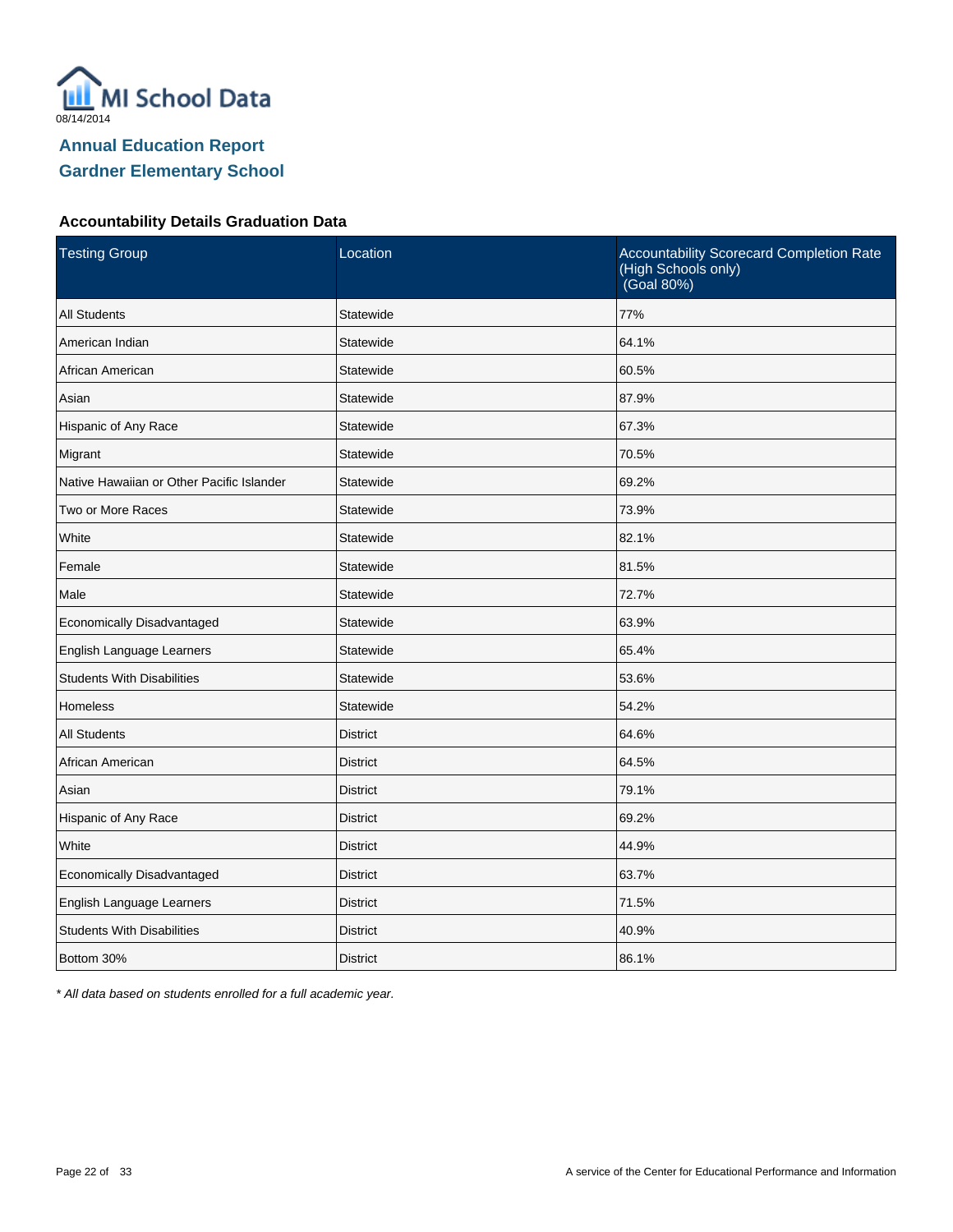

#### **Accountability Details Attendance Data**

| <b>Testing Group</b> | Location        | Attendance Rate<br>(Goal 90%) |
|----------------------|-----------------|-------------------------------|
| <b>All Students</b>  | Statewide       | 94.3%                         |
| All Students         | <b>District</b> | 86.8%                         |
| All Students         | School          | 84%                           |

\* All data based on students enrolled for a full academic year.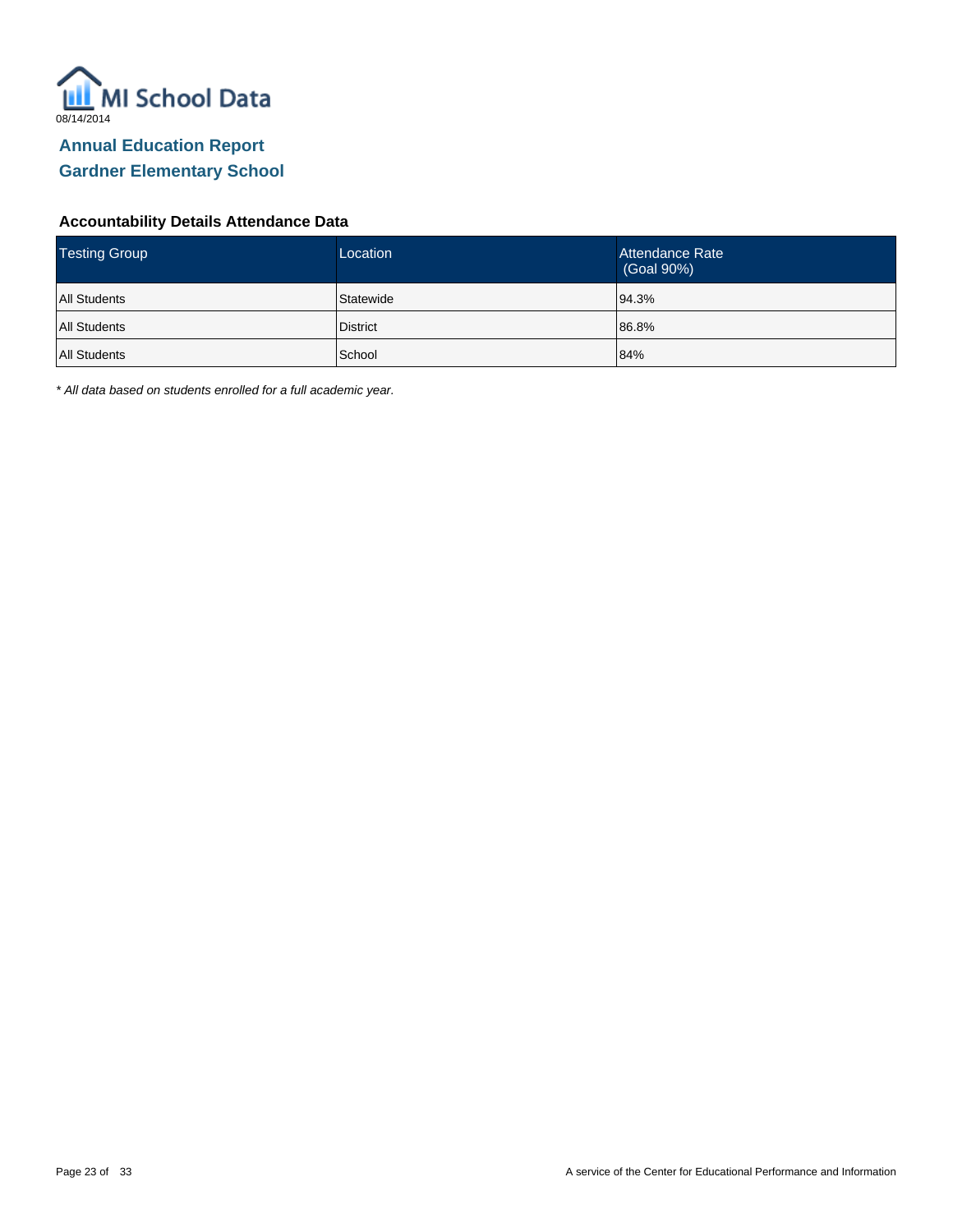

**Accountability Status District Data**

| <b>District</b><br>Name | Reading<br><b>Status</b> | Reading<br>Score | Writing<br><b>Status</b> | <b>Writing</b><br>Score |  | Math Status Math Score | Science<br><b>Status</b> | <b>Science</b><br>Score | Social<br><b>Studies</b><br><b>Status</b> | Social<br>Studies<br>Score | <b>Overall</b><br><b>Status</b> | <b>Dverall</b><br>Score |
|-------------------------|--------------------------|------------------|--------------------------|-------------------------|--|------------------------|--------------------------|-------------------------|-------------------------------------------|----------------------------|---------------------------------|-------------------------|
|-------------------------|--------------------------|------------------|--------------------------|-------------------------|--|------------------------|--------------------------|-------------------------|-------------------------------------------|----------------------------|---------------------------------|-------------------------|

No Data to Display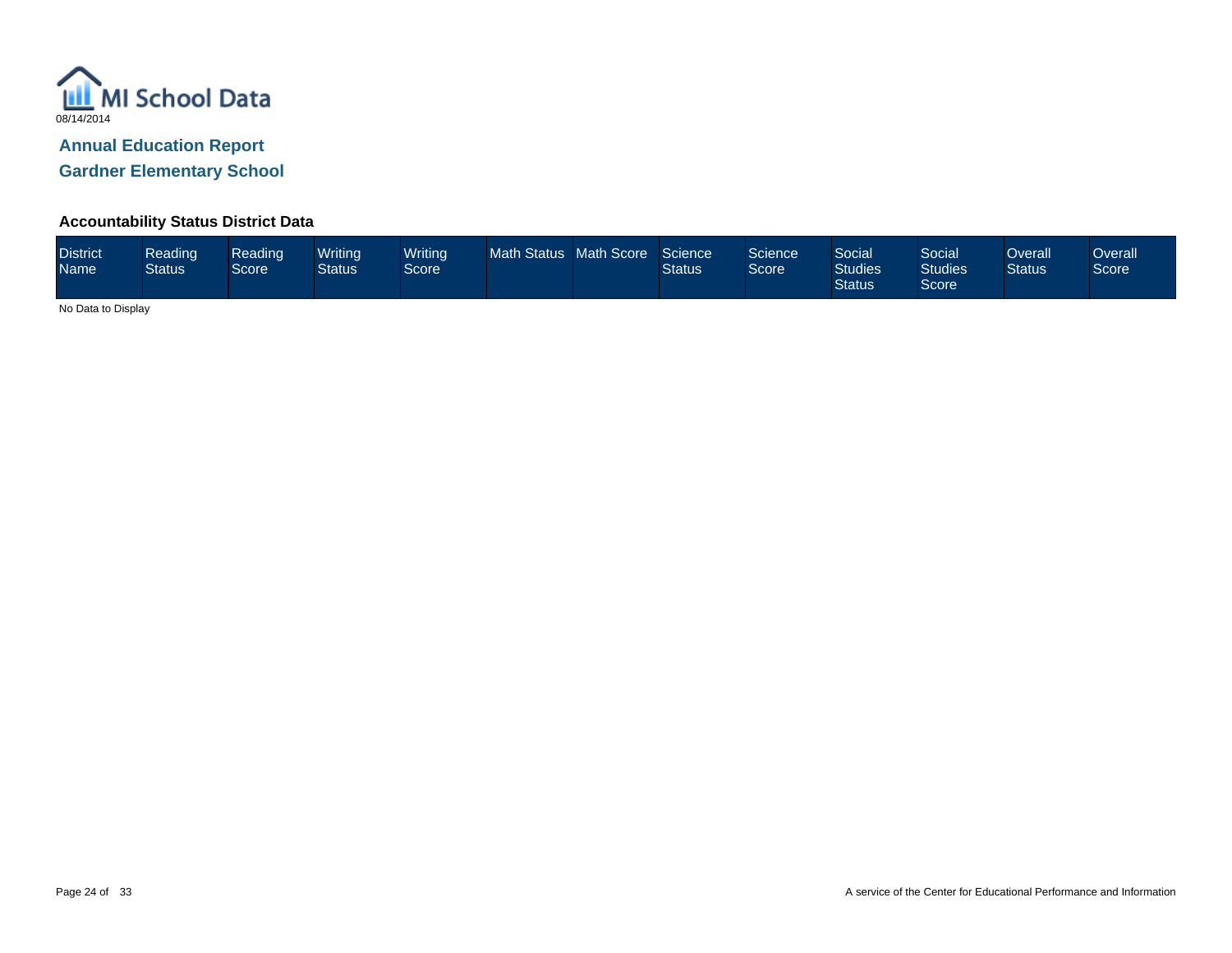

# **Annual Education Report**

**Gardner Elementary School**

## **Accountability Status School Data**

| <b>District</b><br><b>Name</b>                    | School<br>Name <sup>1</sup> | <b>Title 1</b><br><b>Status</b> | Reading<br><b>Status</b> | Reading<br>Score | Writing<br><b>Status</b> | Writing<br>Score | Math<br><b>Status</b> | <b>Math</b><br>Score | Science<br><b>Status</b> | Science<br>Score <sup>1</sup> | Social<br><b>Studies</b><br><b>Status</b> | Social<br><b>Studies</b><br>Score | Overall<br><b>Status</b> | Overall<br>Score |
|---------------------------------------------------|-----------------------------|---------------------------------|--------------------------|------------------|--------------------------|------------------|-----------------------|----------------------|--------------------------|-------------------------------|-------------------------------------------|-----------------------------------|--------------------------|------------------|
| Detroit City Gardner<br>School<br><b>District</b> | Elementary School<br>School | Priority                        | <b>Green</b>             | l2               | Yellow                   |                  | Green                 | 2                    | Red                      |                               | Red                                       | 0                                 | Red                      | 26               |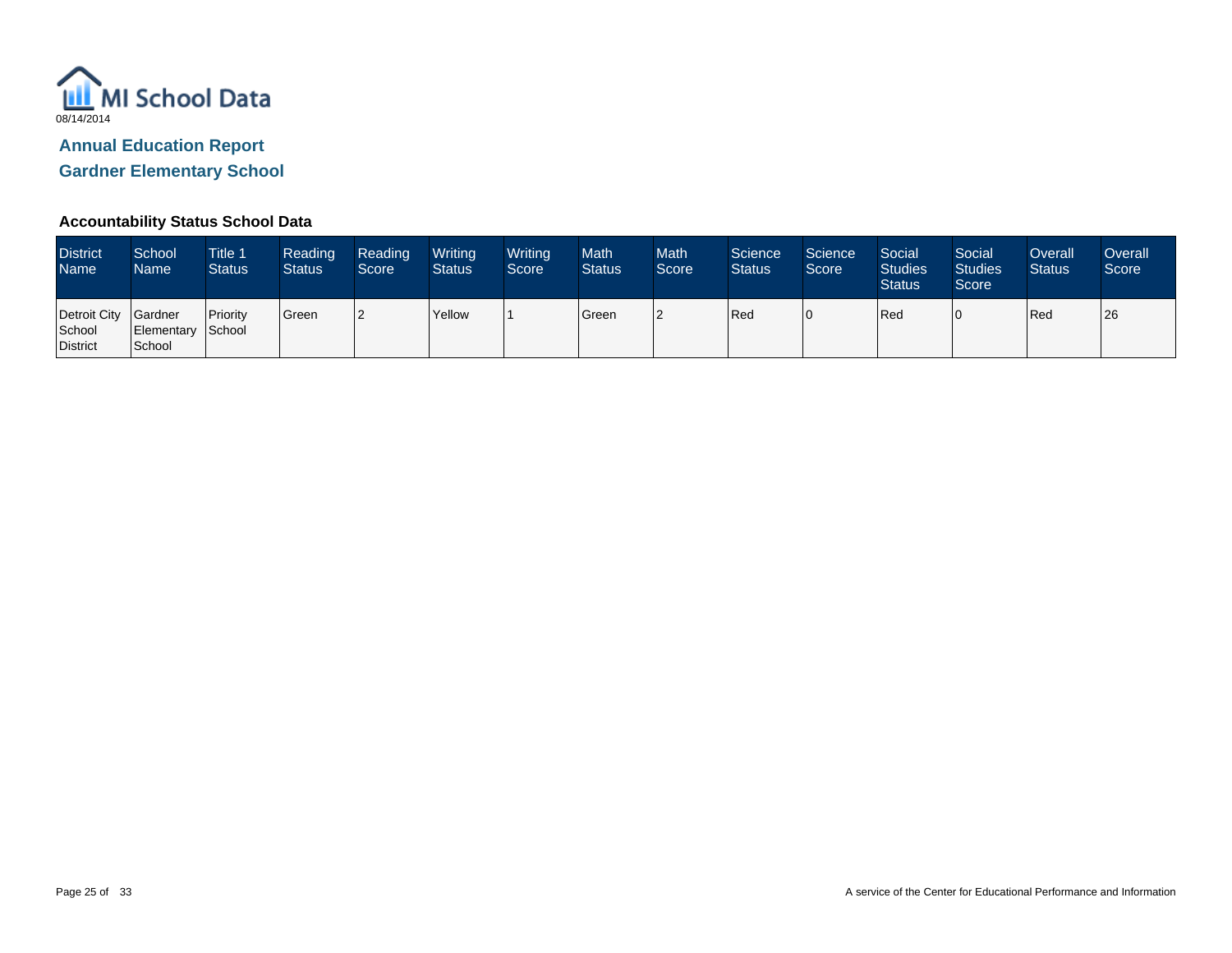

## **Teacher Quality - Qualification**

|                                                                                                             | Other | B.A. | <b>M.A.</b> | .P.H.D. |
|-------------------------------------------------------------------------------------------------------------|-------|------|-------------|---------|
| Professional Qualifications of 0<br>All Public Elementary and<br>Secondary School Teachers<br>in the School |       |      | 18          |         |

Professional Qualifications are defined by the State and may include information such as the degrees of public school teachers (e.g., percentage of teachers with Bachelors Degrees or Masters Degrees) or the percentage of fully certified teachers

#### **Teacher Quality - Class**

|                                                                                                                              | School Aggregate | <b>High-Poverty Schools</b> | <b>Low-Poverty Schools</b> |
|------------------------------------------------------------------------------------------------------------------------------|------------------|-----------------------------|----------------------------|
| Percentage of Core Academic<br>Subject Elementary and Secondary<br>School Classes not Taught by Highly<br>Qualified Teachers | $0.0\%$          | $0.0\%$                     | $10.0\%$                   |

#### **Teacher Quality - Provisional**

|                                                                                                             | <b>Certification Percent</b> |
|-------------------------------------------------------------------------------------------------------------|------------------------------|
| Percentage of Public Elementary and Secondary School Teachers in the<br>School with Emergency Certification | 10%                          |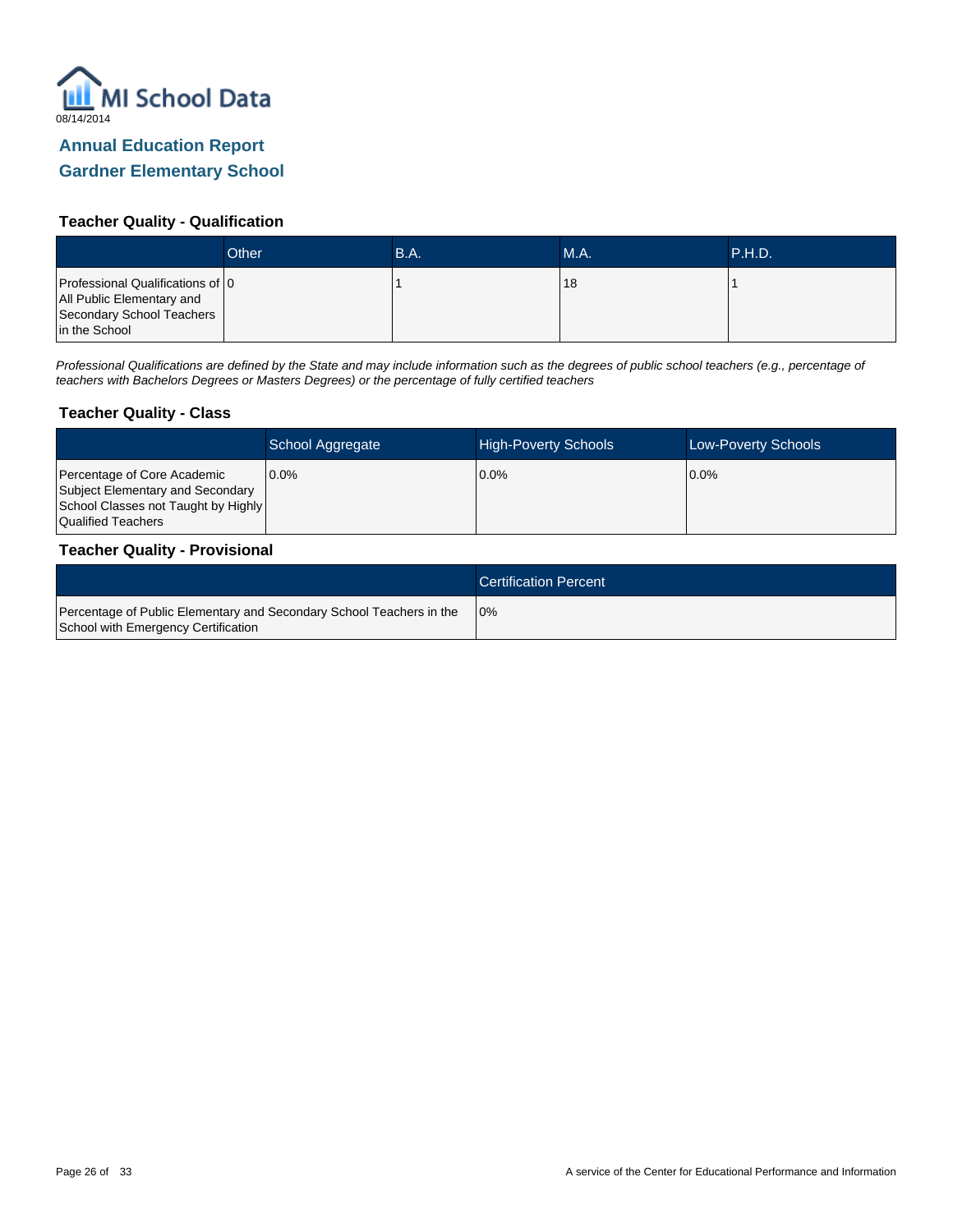

#### **NAEP Grade 4 Math**

|                                                                                                                                             | <b>Percent of Students</b>                               | Percent below Basic        | <b>Percent Basic</b>                 | <b>Percent Proficient</b>                    | <b>Percent Advanced</b> |
|---------------------------------------------------------------------------------------------------------------------------------------------|----------------------------------------------------------|----------------------------|--------------------------------------|----------------------------------------------|-------------------------|
| <b>All Students</b>                                                                                                                         | 100                                                      | 23                         | 40                                   | 30                                           | $\overline{7}$          |
| Male<br>Female                                                                                                                              | 52<br>48                                                 | 24<br>23                   | 38<br>41                             | 31<br>30                                     | 6                       |
| National Lunch<br>Program Eligibility<br>Eligible<br>Not Eligible<br>Info not available                                                     | 54<br>46<br>$\ddagger$                                   | 35<br>9<br>ŧ               | 45<br>34<br>ŧ                        | 18<br>45<br>$\ddagger$                       | 2<br>12<br>ŧ            |
| Race/Ethnicity<br>White<br><b>Black</b><br>Hispanic<br>Asian<br>American Indian<br>Native Hawaiian/Pacific<br>Islander<br>Two or More Races | 66<br>19<br>9<br>11<br>ŧ<br>$\ddagger$<br>$\overline{2}$ | 14<br>53<br>36<br>11<br>16 | 41<br>37<br>42<br>35<br>ŧ<br>ŧ<br>50 | 38<br>9<br>18<br>24<br>ŧ<br>$\ddagger$<br>24 | 4<br>30<br>ŧ<br>ŧ<br>10 |
| Student classified as<br>having a disability<br><b>SD</b><br>Not SD                                                                         | 12<br>88                                                 | 50<br>20                   | 34<br>40                             | 15<br>33                                     |                         |
| Student is an English<br>Language Learner<br><b>ELL</b><br>Not ELL                                                                          | 8<br>92                                                  | 21<br>21                   | 40<br>40                             | 32<br>32                                     |                         |

‡ Reporting Standards not met. Note: Observed differences are not necessarily statistically significant. Detail may not sum to total because of rounding. SOURCE: U.S. Department of Education. Institute for Education Sciences. National Center for Education Statistics. National Assessment Program (NAEP) 2013 Mathematics Achievement.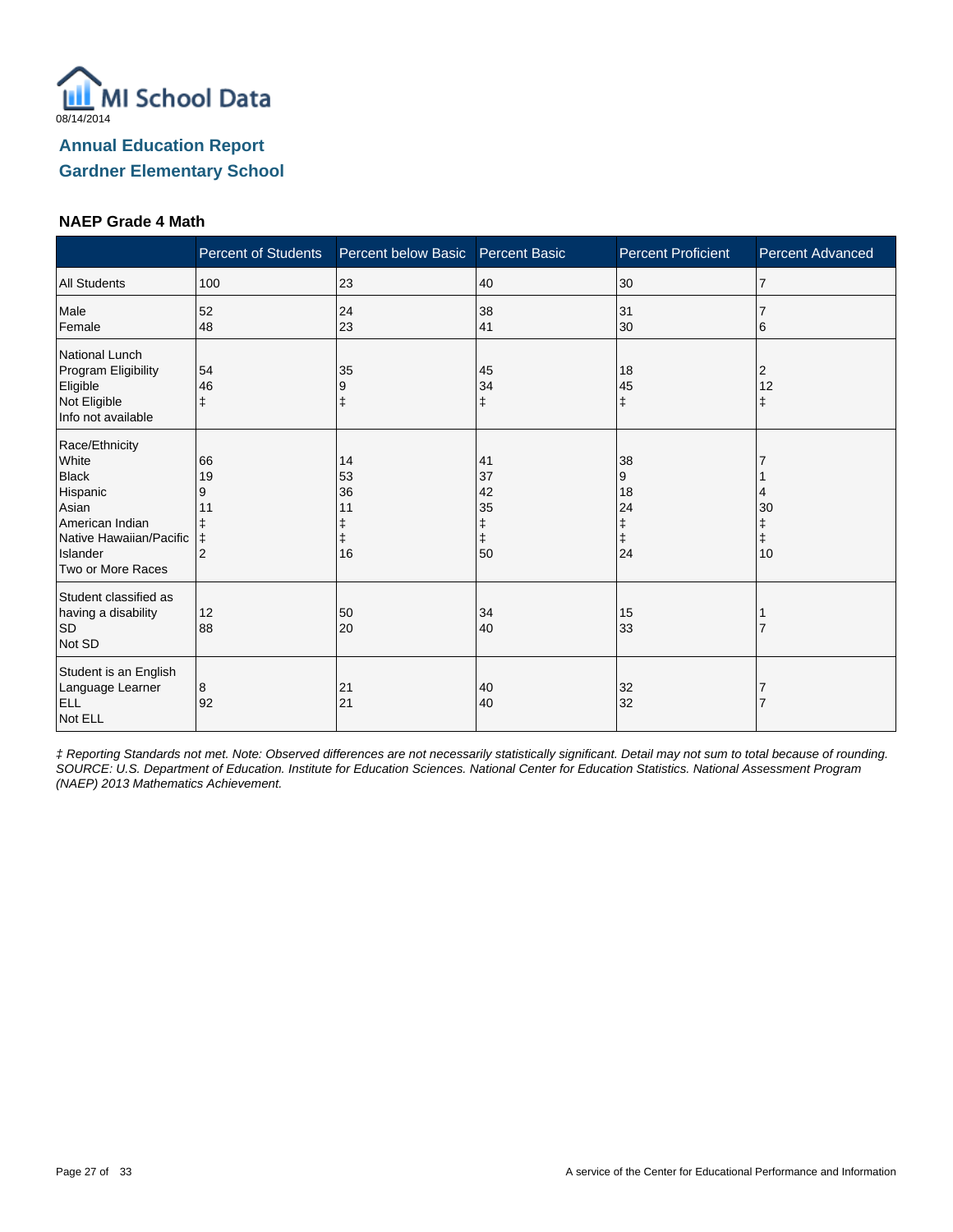

#### **NAEP Grade 8 Math**

|                                                                                                                                             | <b>Percent of Students</b>           | Percent below Basic            | <b>Percent Basic</b>                | <b>Percent Proficient</b>                    | <b>Percent Advanced</b> |
|---------------------------------------------------------------------------------------------------------------------------------------------|--------------------------------------|--------------------------------|-------------------------------------|----------------------------------------------|-------------------------|
| <b>All Students</b>                                                                                                                         | 100                                  | 30                             | 40                                  | 23                                           | $\overline{7}$          |
| Male<br>Female                                                                                                                              | 52<br>48                             | 31<br>28                       | 38<br>42                            | 23<br>24                                     | 8<br>6                  |
| National Lunch<br>Program Eligibility<br>Eligible<br>Not Eligible<br>Info not available                                                     | 46<br>54<br>$\Omega$                 | 46<br>16<br>0                  | 38<br>42<br>0                       | 14<br>32<br>$\Omega$                         | 2<br>10<br>0            |
| Race/Ethnicity<br>White<br><b>Black</b><br>Hispanic<br>Asian<br>American Indian<br>Native Hawaiian/Pacific<br>Islander<br>Two or More Races | 72<br>16<br>6<br>3<br>$\overline{2}$ | 21<br>64<br>51<br>12<br>O<br>0 | 43<br>29<br>35<br>28<br>0<br>0<br>0 | 29<br>6<br>13<br>30<br>0<br>0<br>$\mathbf 0$ | 30                      |
| Student classified as<br>having a disability<br><b>SD</b><br>Not SD                                                                         | 12<br>88                             | 50<br>20                       | 34<br>40                            | 14<br>33                                     | 2<br>$\overline{7}$     |
| Student is an English<br>Language Learner<br><b>ELL</b><br>Not ELL                                                                          | 3<br>97                              | 74<br>28                       | 24<br>41                            | $\overline{2}$<br>24                         | 0                       |

‡ Reporting Standards not met. NOTE: Observed differences are not necessarily statistically significant. Detail may not sum to total because of rounding. SOURCE: U.S. Department of Education. Institute for Education Sciences. National Center for Education Statistics. National Assessment Program (NAEP) 2013 Mathematics Achievement.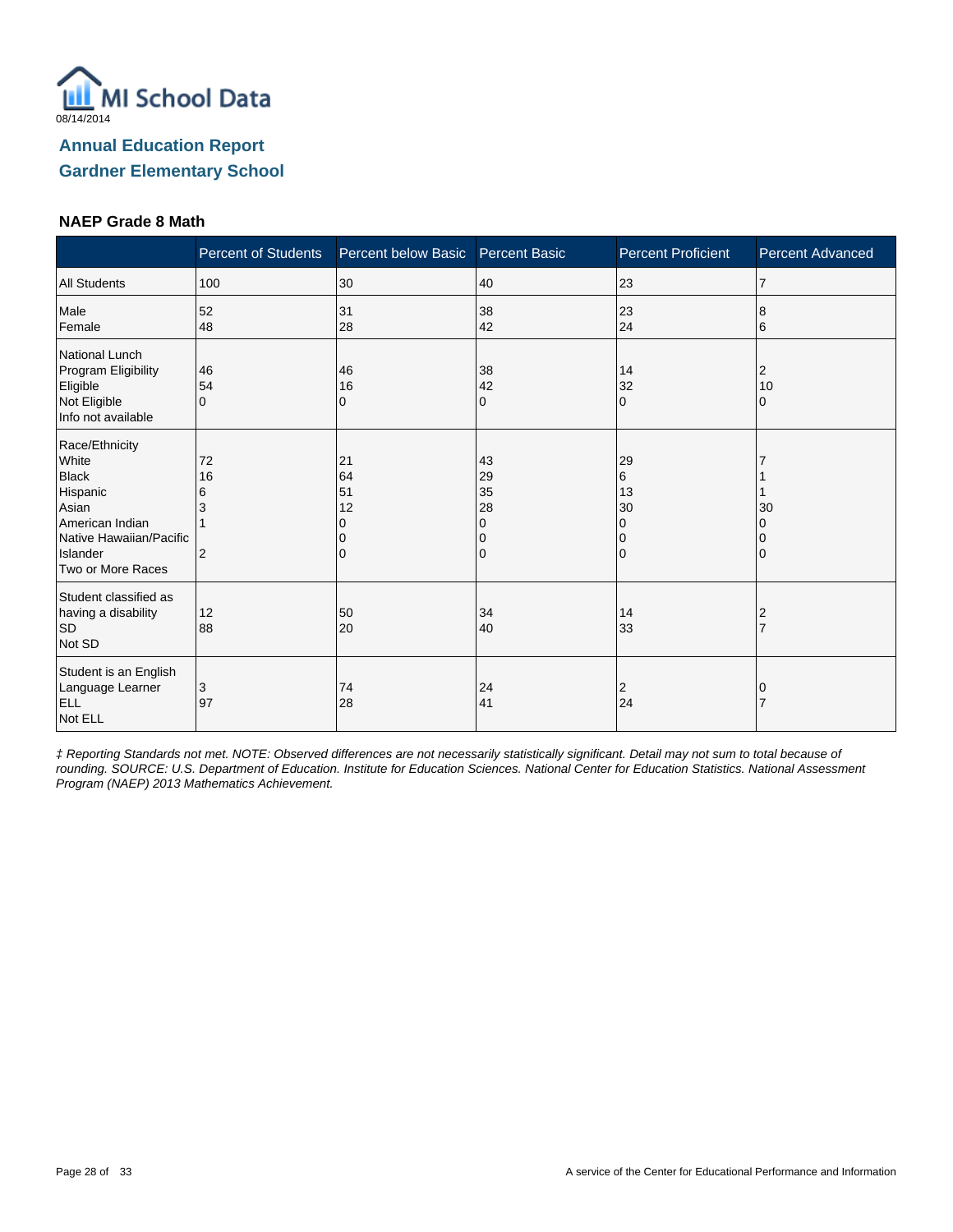

#### **NAEP Grade 12 Math**

|                                                                                                                                             | <b>Percent of Students</b> | Percent below Basic  | <b>Percent Basic</b>                | <b>Percent Proficient</b> | <b>Percent Advanced</b> |
|---------------------------------------------------------------------------------------------------------------------------------------------|----------------------------|----------------------|-------------------------------------|---------------------------|-------------------------|
| <b>All Students</b>                                                                                                                         | 100                        | 34                   | 41                                  | 23                        | 2                       |
| Male<br>Female                                                                                                                              | 51<br>49                   | 32<br>35             | 41<br>42                            | 26<br>22                  |                         |
| National Lunch<br>Program Eligibility<br>Eligible<br>Not Eligible<br>Info not available                                                     | 35<br>64<br>$\mathbf 0$    | 54<br>22<br>$\Omega$ | 37<br>44<br>0                       | 9<br>32<br>$\Omega$       | $\Omega$                |
| Race/Ethnicity<br>White<br><b>Black</b><br>Hispanic<br>Asian<br>American Indian<br>Native Hawaiian/Pacific<br>Islander<br>Two or More Races | 76<br>14<br>5<br>3<br>l 0  | 26<br>68<br>58<br>26 | 42<br>27<br>33<br>32<br>O<br>0<br>0 | 30<br>5<br>9<br>35<br>0   |                         |
| Student classified as<br>having a disability<br><b>SD</b><br>Not SD                                                                         | 9<br>91                    | 78<br>30             | 19<br>43                            | 3<br>25                   | 2                       |
| Student is an English<br>Language Learner<br><b>ELL</b><br>Not ELL                                                                          | 2<br>98                    | 0<br>33              | 0<br>41                             | 0<br>24                   | O<br>2                  |

‡ Reporting Standards not met. NOTE: Observed differences are not necessarily statistically significant. Detail may not sum to total because of rounding. SOURCE: U.S. Department of Education. Institute for Education Sciences. National Center for Education Statistics. National Assessment Program (NAEP) 2013 Mathematics Achievement.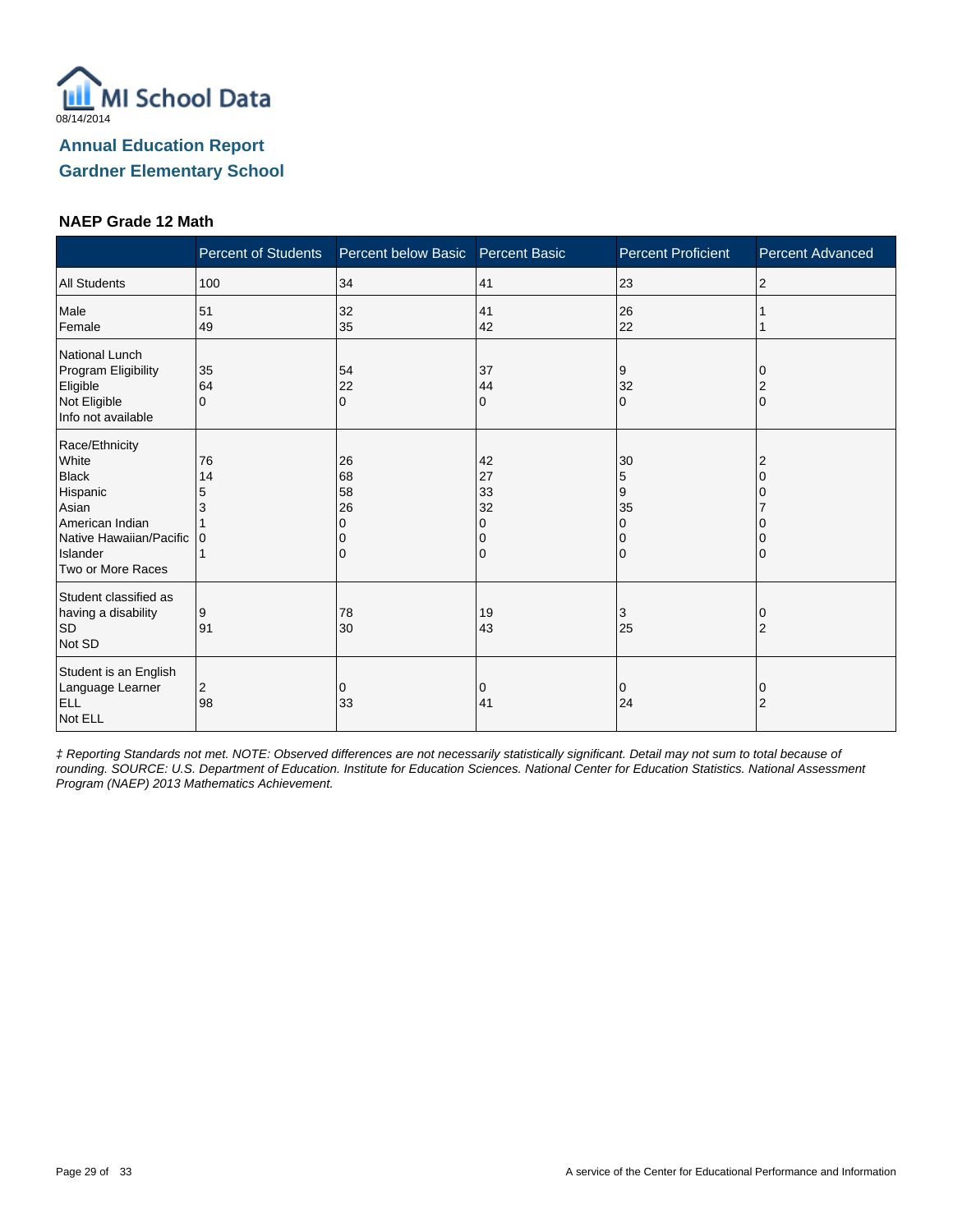

#### **NAEP Grade 4 Reading**

|                                                                                                                                             | <b>Percent of Students</b>                    | Percent below Basic            | <b>Percent Basic</b>                | <b>Percent Proficient</b>                            | <b>Percent Advanced</b> |
|---------------------------------------------------------------------------------------------------------------------------------------------|-----------------------------------------------|--------------------------------|-------------------------------------|------------------------------------------------------|-------------------------|
| <b>All Students</b>                                                                                                                         | 100                                           | 36                             | 33                                  | 25                                                   | 6                       |
| Male<br>Female                                                                                                                              | 50<br>50                                      | 31<br>20                       | 37<br>37                            | 28<br>37                                             | 4<br>6                  |
| National Lunch<br>Program Eligibility<br>Eligible<br>Not Eligible<br>Info not available                                                     | 35<br>64<br>$\Omega$                          | 37<br>19<br>0                  | 39<br>36<br>0                       | 22<br>38<br>$\Omega$                                 |                         |
| Race/Ethnicity<br>White<br><b>Black</b><br>Hispanic<br>Asian<br>American Indian<br>Native Hawaiian/Pacific<br>Islander<br>Two or More Races | 66<br>18<br>9<br>3<br>$\Omega$<br>$\mathbf 0$ | 28<br>61<br>47<br>23<br>O<br>0 | 35<br>27<br>32<br>32<br>0<br>0<br>0 | 29<br>11<br>18<br>32<br>0<br>$\Omega$<br>$\mathbf 0$ | 8<br>3<br>13            |
| Student classified as<br>having a disability<br><b>SD</b><br>Not SD                                                                         | $\overline{7}$<br>93                          | 66<br>23                       | 25<br>32                            | 9<br>34                                              | 5                       |
| Student is an English<br>Language Learner<br><b>ELL</b><br>Not ELL                                                                          | 2<br>98                                       | 0<br>25                        | 0<br>37                             | 0<br>33                                              | 0<br>5                  |

# Rounds to zero

‡ Reporting Standards not met. NOTE: Observed differences are not necessarily statistically significant. Detail may not sum to total because of rounding. SOURCE: U.S. Department of Education, Institute of Education Sciences, National Center for Education Statistics, National Assessment of Educational Progress (NAEP), 2013 Reading Assessment.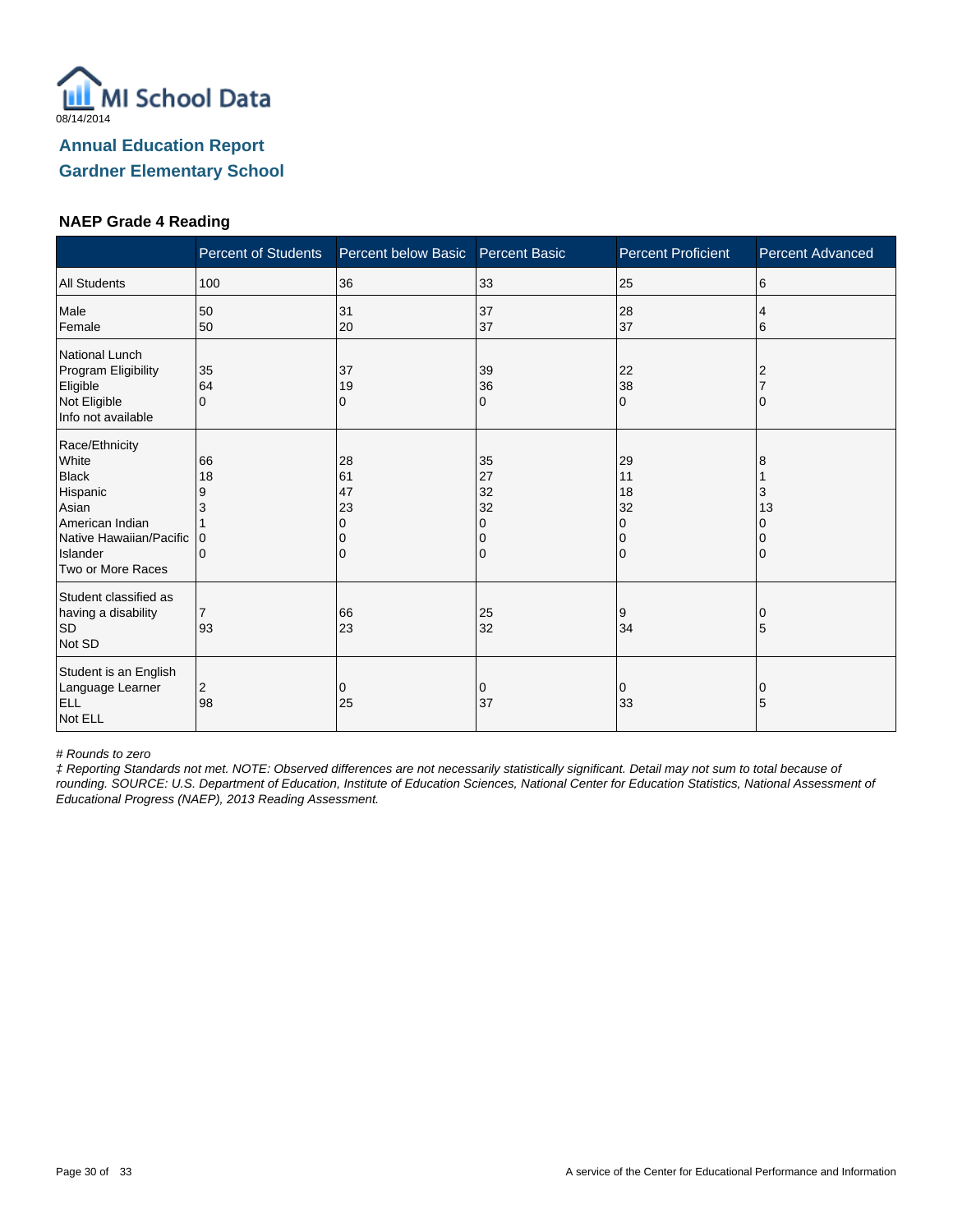

#### **NAEP Grade 8 Reading**

|                                                                                                                                             | <b>Percent of Students</b>                       | Percent below Basic            | <b>Percent Basic</b>                | <b>Percent Proficient</b>                            | <b>Percent Advanced</b> |
|---------------------------------------------------------------------------------------------------------------------------------------------|--------------------------------------------------|--------------------------------|-------------------------------------|------------------------------------------------------|-------------------------|
| <b>All Students</b>                                                                                                                         | 100                                              | 23                             | 44                                  | 30                                                   | 3                       |
| Male<br>Female                                                                                                                              | 52<br>48                                         | 26<br>19                       | 47<br>42                            | 25<br>35                                             | 2<br>4                  |
| National Lunch<br>Program Eligibility<br>Eligible<br>Not Eligible<br>Info not available                                                     | 46<br>54<br>$\Omega$                             | 34<br>13<br>0                  | 47<br>42<br>0                       | 18<br>40<br>$\mathbf 0$                              |                         |
| Race/Ethnicity<br>White<br><b>Black</b><br>Hispanic<br>Asian<br>American Indian<br>Native Hawaiian/Pacific<br>Islander<br>Two or More Races | 72<br>15<br>6<br>3<br>$\Omega$<br>$\overline{2}$ | 17<br>46<br>31<br>17<br>O<br>0 | 46<br>42<br>47<br>30<br>0<br>0<br>0 | 34<br>11<br>20<br>39<br>0<br>$\Omega$<br>$\mathbf 0$ | 3<br>2<br>14            |
| Student classified as<br>having a disability<br><b>SD</b><br>Not SD                                                                         | 10<br>90                                         | 59<br>19                       | 34<br>45                            | 7<br>33                                              | 3                       |
| Student is an English<br>Language Learner<br><b>ELL</b><br>Not ELL                                                                          | 8<br>92                                          | 61<br>34                       | 30<br>34                            | 8<br>25                                              |                         |

# Rounds to zero

‡ Reporting Standards not met. NOTE: Observed differences are not necessarily statistically significant. Detail may not sum to total because of rounding. SOURCE: U.S. Department of Education, Institute of Education Sciences, National Center for Education Statistics, National Assessment of Educational Progress (NAEP), 2013 Reading Assessment.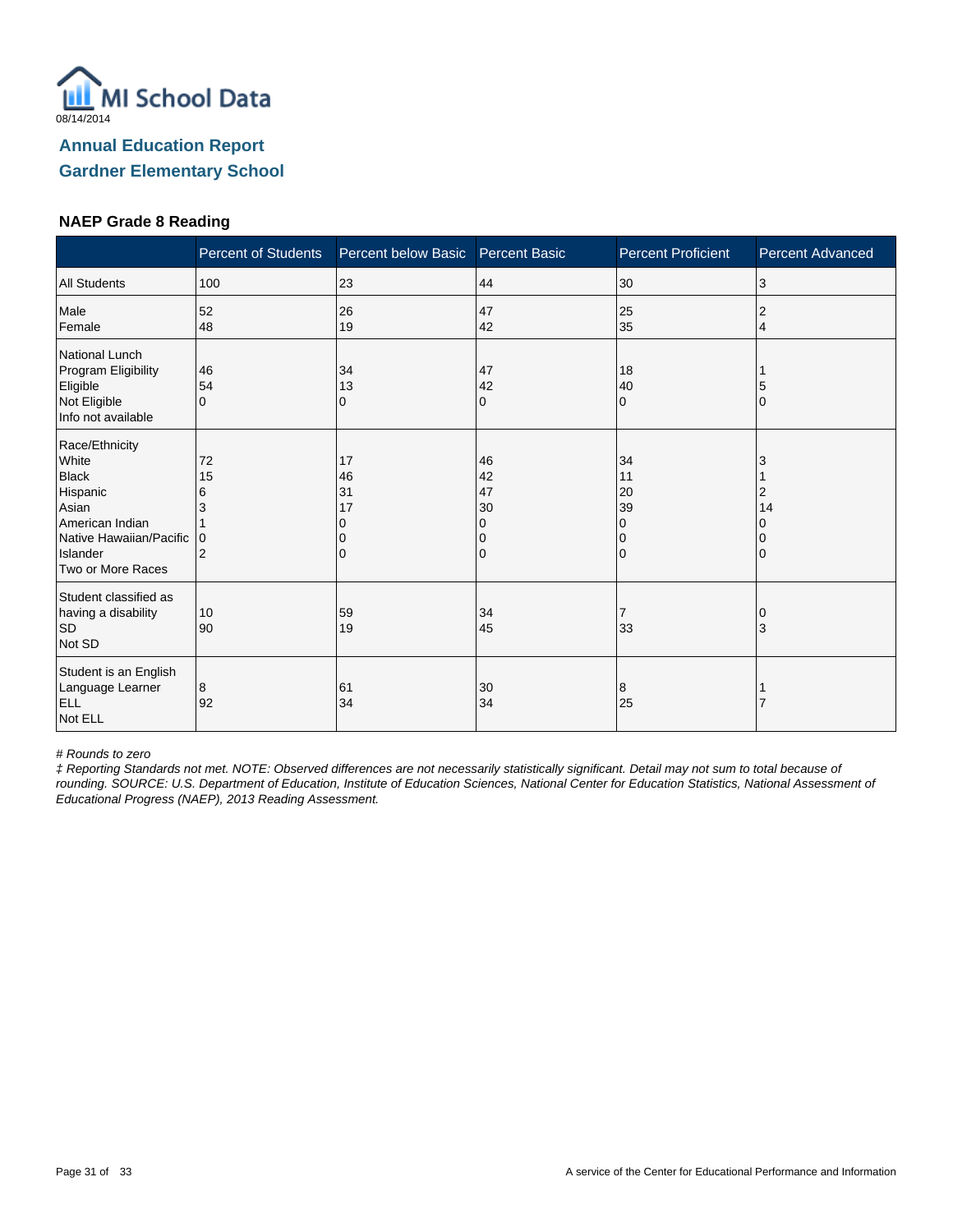

#### **NAEP Grade 12 Reading**

|                                                                                                                                             | <b>Percent of Students</b>   | Percent below Basic       | <b>Percent Basic</b>                | <b>Percent Proficient</b>                  | <b>Percent Advanced</b> |
|---------------------------------------------------------------------------------------------------------------------------------------------|------------------------------|---------------------------|-------------------------------------|--------------------------------------------|-------------------------|
| <b>All Students</b>                                                                                                                         | 100                          | 26                        | 5                                   | 27                                         | 5                       |
| Male<br>Female                                                                                                                              | 50<br>50                     | 31<br>20                  | 37<br>37                            | 28<br>37                                   | 4<br>6                  |
| National Lunch<br>Program Eligibility<br>Eligible<br>Not Eligible<br>Info not available                                                     | 35<br>64                     | 37<br>19<br>0             | 39<br>36<br>0                       | 22<br>38<br>$\Omega$                       |                         |
| Race/Ethnicity<br>White<br><b>Black</b><br>Hispanic<br>Asian<br>American Indian<br>Native Hawaiian/Pacific<br>Islander<br>Two or More Races | 76<br>14<br>5<br>3<br>0<br>0 | 20<br>52<br>34<br>21<br>0 | 38<br>36<br>44<br>26<br>0<br>0<br>0 | 36<br>12<br>21<br>41<br>$\Omega$<br>0<br>0 | 6<br>12                 |
| Student classified as<br>having a disability<br><b>SD</b><br>Not SD                                                                         | $\overline{7}$<br>93         | 66<br>23                  | 25<br>38                            | 8<br>34                                    | 5                       |
| Student is an English<br>Language Learner<br>ELL<br>Not ELL                                                                                 | 2<br>98                      | 0<br>25                   | 0<br>37                             | 0<br>33                                    | 0<br>5                  |

# Rounds to zero

‡ Reporting Standards not met. NOTE: Observed differences are not necessarily statistically significant. Detail may not sum to total because of rounding. SOURCE: U.S. Department of Education, Institute of Education Sciences, National Center for Education Statistics, National Assessment of Educational Progress (NAEP), 2013 Reading Assessment.